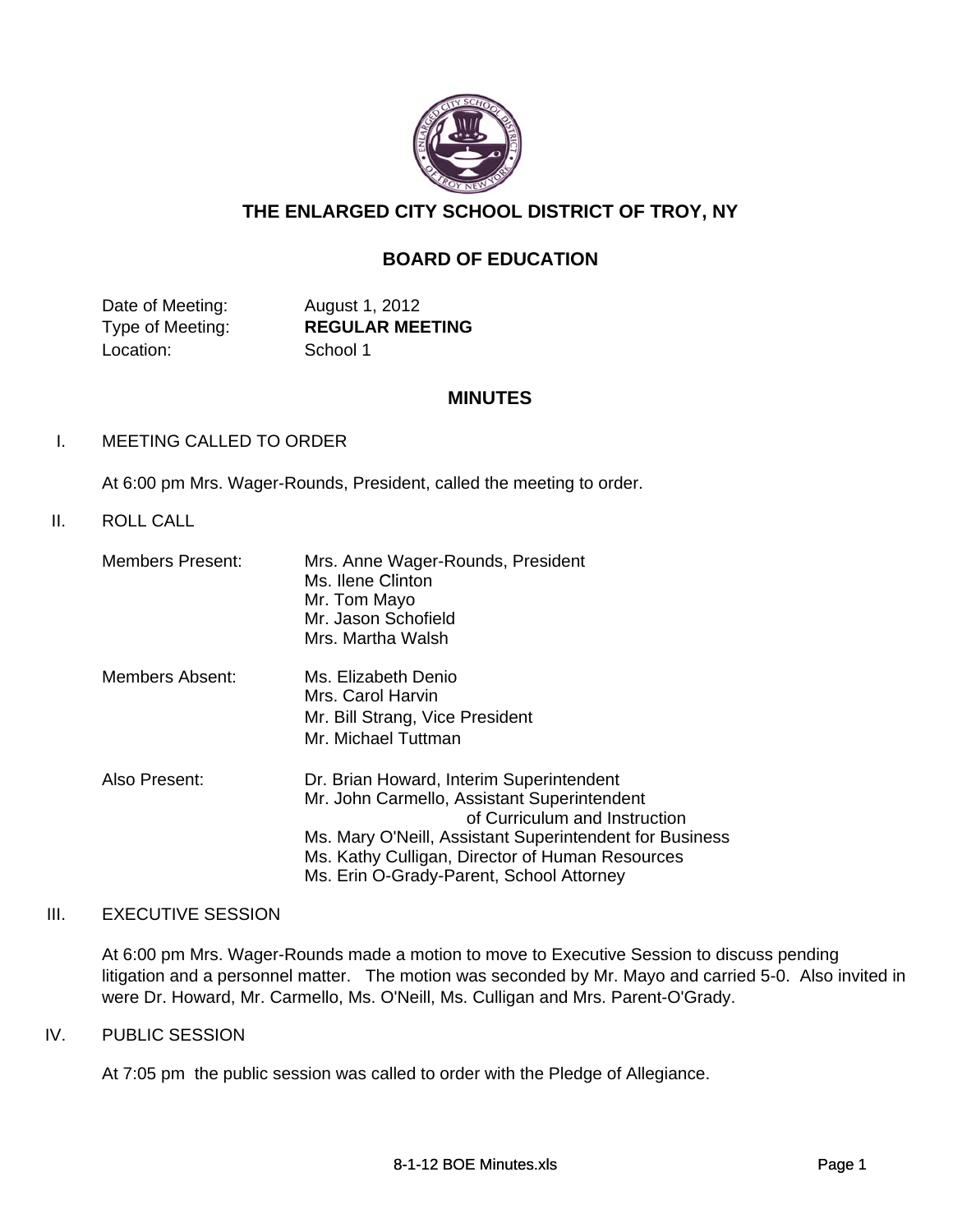## V. DISTRICT COMMUNITY ANNOUNCEMENTS

Mrs. Wager-Rounds made the following announcements: The Record newspaper reported on a literacy mural painted by Troy students at CYO; THS student Zach Johnson will be receiving a diabetic alert dog; Troy Booster Club is seeking new members and lists for school supplies have been posted to the website.

Mrs. Harvin's mother passed away and the Board extends their condolences to Carol Harvin and her family.

### VI. CAPITAL PROJECT UPDATE

Marc Rivers of U.W. Marx and Kersten Lorcher of Mosaic Associates gave an update on the Capital Project. The Committee has selected purple and gold color schemes for DMS building to reflect civic presence, its sports identity and to identify small learning groups. Samples were provided. The Music Wing will be open to students for September 2012.

It was asked if furniture for re-constructed Middle School will also be new. The majority of the furniture is not aid able and will be re-used; however, teachers' desks are included and will be new.

#### VII. SUPERINTENDENT'S REPORT

Dr. Howard presented a timeline for 2012-13 projects:

(1) New mission and goals will be rolled out on opening day. We will get updates every six months on progress. We will have to revise as the data becomes available.

(2) Capital Project will allow for best use of Doyle Middle School. Dr. Howard would like three recommendations by mid-year and a decision should be made by end of 2012-13. The use of School 12 should be determined by December 2012. This should all be very transparent.

(3) District must have a long-term plan for its leadership and succession of Interim Superintendent. He recommends an appointment would be made in May 2012 for a seamless transition. A team should be in place to bring District through the next five years.

(4) Technology Plan is underway. He recommends an interim Director of Technology until December 2012. The Technology Plan will be approved by end of August.

(5) APPR funding is possible with a \$232,000 grant for small city schools identified in need. We must have a plan in place by October 15, 2012 or we will lose funding.

(6) Dr. Howard recommends the re-organization of Administration. He proposed that Superintendent supervise Asst. Superintendents for C&I and Business and HR Director. Technology Director would report to Asst. Superintendent of Curriculum and Instruction. He also recommends that there be a fulltime Technology Director and Funded Programs Director (reducing PreK Coordinator) to save \$13,837.

### VIII. PUBLIC INPUT ON AGENDA AND NON-AGENDA ITEMS

No public comment was made.

### IX. APPROVAL OF MINUTES

**Mrs. Wager-Rounds made a motion to approve Items A and B as a Consent Agenda. Second: Mr. Schofield Carried: 5-0**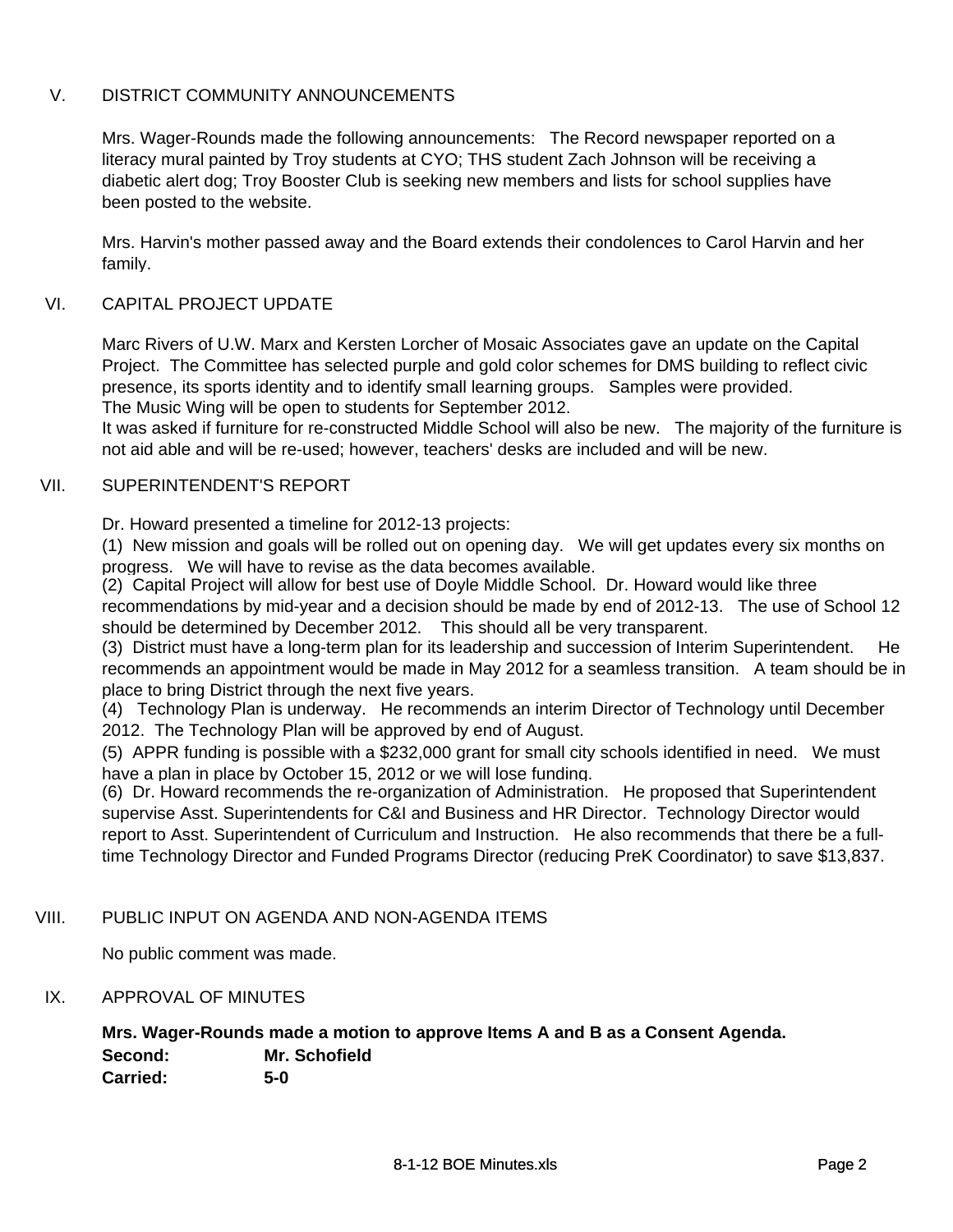BE IT RESOLVED, that the Board of Education, hereby approves the following minutes:

#### A. Board Meetings

- 1. Board of Education June 20, 2012 (Workshop)<br>2. Board of Education July 3, 2012 (Re-Organizat
- Board of Education July 3, 2012 (Re-Organization Mtg.)
- 3. Board of Education July 3, 2012 (Business Meeting)

#### B. Executive Sessions

- 1. Board of Education July 9, 2012<br>2. Board of Education July 24, 2011
- 2. Board of Education July 24, 2012

#### X. SUPERINTENDENT'S RECOMMENDATIONS - HUMAN RESOURCES

**Mrs. Wager-Rounds made a motion to amend Item 7 (a-h) to reflect 16 hours. Second: Mr. Mayo Carried: 5-0**

**Mrs. Wager-Rounds made a motion to approve Items 1 through 11 as a Consent Agenda. Second: Mr. Mayo Carried: 5-0**

A. Staff Matters - Unclassified (Reviewed by Mr. Carmello)

BE IT RESOLVED, that the Board of Education of the Enlarged City School District of Troy, NY, hereby accepts the recommendation of the Superintendent to approve the following unclassified personnel actions:

1. Unclassified Employee - Create position effective 9/1/12:

Director of Technology

#### 2. Unclassified Employee - Recall

| <b>NAME</b>           | <b>TENURE AREA</b> | $\frac{9}{6}$  | <b>ASSIGN</b>   | <b>EFFECTIVE</b> | <b>CERTIFICATION SALARY</b> |               |
|-----------------------|--------------------|----------------|-----------------|------------------|-----------------------------|---------------|
|                       |                    | <b>SERVICE</b> |                 | <b>DATES</b>     | <b>STATUS</b>               | RATE          |
| a. Siobhan Kelly      | Elementary         | 100%           | School 16       | 9/1/12           | $PreK - 6$ .                | \$48,200      |
|                       |                    |                |                 |                  | Permanent                   | (S-5, Col E)  |
| b. Noreen Bennett     | Remedial           | 100%           | <b>District</b> | 7/1/12           | Reading,                    | \$54,150      |
|                       | Reading            |                |                 |                  | Permanent                   | (S-11, Col E) |
| c. Michele Rose       | Remedial           | 100%           | <b>District</b> | 7/1/12           | Reading,                    | \$52,425      |
|                       | Reading            |                |                 |                  | Permanent                   | (S-9, Col G)  |
| d. Rita Hotaling      | Remedial           | 100%           | <b>District</b> | 7/1/12           | Reading,                    | \$52,425      |
|                       | Reading            |                |                 |                  | Permanent                   | (S-9, Col G)  |
| e. Cynthia Veeder     | Remedial           | 100%           | <b>District</b> | 7/1/12           | Reading,                    | \$51,000      |
|                       | Reading            |                |                 |                  | Permanent                   | (S-8, Col E)  |
| f. Cassandra Gronlund | Remedial           | 100%           | <b>District</b> | 7/1/12           | Literacy B-6,               | \$48,200      |
|                       | Reading            |                |                 |                  | Literacy 5-12,              | (S-5, Col E)  |
|                       |                    |                |                 |                  | Professional                |               |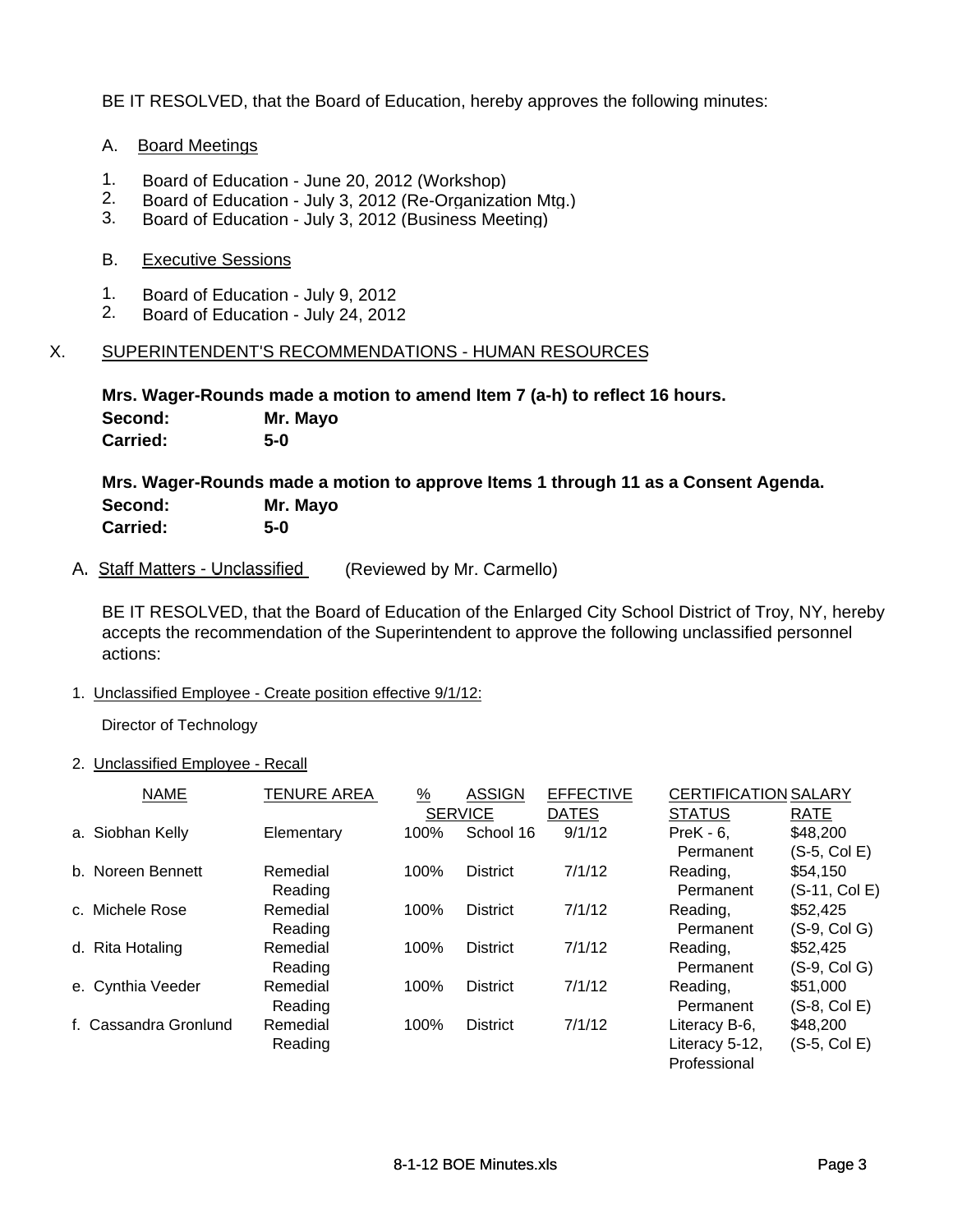#### 3. Unclassified Employee - Probationary Appointments

| <b>THS</b><br>English 7-1 \$44,500<br><b>Kelly Comley</b><br>English<br>100%<br>9/1/2012<br>8/31/15<br>a.<br>Initial<br>$(S-1, Col E)$<br>4. Unclassified Employee - Temporary Appointments<br>TENURE AREA /<br>$\frac{9}{6}$<br><b>ASSIGN</b><br><b>EFFECTIVE</b><br><b>NAME</b><br><b>CERT</b><br><b>SALARY</b><br><b>POSITION TITLE SERVICE</b><br><b>DATES</b><br><b>RATE</b><br><b>STATUS</b><br><b>SUNYA ISA</b><br>School 14<br>$9/1/12 - 6/30/13$<br>100%<br>a. Maureen Butler<br>Elementary N-6,<br>\$84,000<br>(TSA)<br>Permanent<br>(S-24, Col E)<br>b. Ronald Cicchinelli HVCC Sociology<br><b>THS</b><br>40%<br>$9/1/12 - 6/30/13$<br>Social Studies,<br>\$18,400 (\$46,000)<br>Permanent<br>(S-1, Col K - prorated)<br>c. Charles Seagle<br>ESL<br>46%<br><b>District</b><br>9/1/12 - 6/30/13 ESOL, Initial<br>\$22,540 (\$49,000)<br>(S-4, Col K - prorated)<br><b>DMS</b><br>$9/1/12 - 6/30/13$<br>Mathematics<br>40%<br>d. Wendy Ryan<br>Math 7-12,<br>\$19,000 (\$47,500)<br>Professional<br>(S-4, Col E -prorated)<br>e. Jared Heiner<br>100%<br>8/6/12 - until<br>Interim Director<br><b>District</b><br>\$109,549<br>SLD, Professional<br>of Technology<br>further notice<br>(S-11 prorated) |  |  |  |  |  |  |  |  |  |
|-------------------------------------------------------------------------------------------------------------------------------------------------------------------------------------------------------------------------------------------------------------------------------------------------------------------------------------------------------------------------------------------------------------------------------------------------------------------------------------------------------------------------------------------------------------------------------------------------------------------------------------------------------------------------------------------------------------------------------------------------------------------------------------------------------------------------------------------------------------------------------------------------------------------------------------------------------------------------------------------------------------------------------------------------------------------------------------------------------------------------------------------------------------------------------------------------------------------|--|--|--|--|--|--|--|--|--|
|                                                                                                                                                                                                                                                                                                                                                                                                                                                                                                                                                                                                                                                                                                                                                                                                                                                                                                                                                                                                                                                                                                                                                                                                                   |  |  |  |  |  |  |  |  |  |
|                                                                                                                                                                                                                                                                                                                                                                                                                                                                                                                                                                                                                                                                                                                                                                                                                                                                                                                                                                                                                                                                                                                                                                                                                   |  |  |  |  |  |  |  |  |  |
|                                                                                                                                                                                                                                                                                                                                                                                                                                                                                                                                                                                                                                                                                                                                                                                                                                                                                                                                                                                                                                                                                                                                                                                                                   |  |  |  |  |  |  |  |  |  |
|                                                                                                                                                                                                                                                                                                                                                                                                                                                                                                                                                                                                                                                                                                                                                                                                                                                                                                                                                                                                                                                                                                                                                                                                                   |  |  |  |  |  |  |  |  |  |
|                                                                                                                                                                                                                                                                                                                                                                                                                                                                                                                                                                                                                                                                                                                                                                                                                                                                                                                                                                                                                                                                                                                                                                                                                   |  |  |  |  |  |  |  |  |  |
|                                                                                                                                                                                                                                                                                                                                                                                                                                                                                                                                                                                                                                                                                                                                                                                                                                                                                                                                                                                                                                                                                                                                                                                                                   |  |  |  |  |  |  |  |  |  |
|                                                                                                                                                                                                                                                                                                                                                                                                                                                                                                                                                                                                                                                                                                                                                                                                                                                                                                                                                                                                                                                                                                                                                                                                                   |  |  |  |  |  |  |  |  |  |
|                                                                                                                                                                                                                                                                                                                                                                                                                                                                                                                                                                                                                                                                                                                                                                                                                                                                                                                                                                                                                                                                                                                                                                                                                   |  |  |  |  |  |  |  |  |  |
| 5. Unclassified Employee 2012-2013 DMS Data Liaisons (Restructuring Plan & School Improvement Grant)                                                                                                                                                                                                                                                                                                                                                                                                                                                                                                                                                                                                                                                                                                                                                                                                                                                                                                                                                                                                                                                                                                              |  |  |  |  |  |  |  |  |  |
| <b>NAME</b><br><b>TENURE AREA</b><br><b>STIPEND</b>                                                                                                                                                                                                                                                                                                                                                                                                                                                                                                                                                                                                                                                                                                                                                                                                                                                                                                                                                                                                                                                                                                                                                               |  |  |  |  |  |  |  |  |  |
| Paul Dunleavy<br>Science<br>\$2,500                                                                                                                                                                                                                                                                                                                                                                                                                                                                                                                                                                                                                                                                                                                                                                                                                                                                                                                                                                                                                                                                                                                                                                               |  |  |  |  |  |  |  |  |  |
| <b>Tyrone O'Meally</b><br><b>Social Studies</b><br>\$2,500                                                                                                                                                                                                                                                                                                                                                                                                                                                                                                                                                                                                                                                                                                                                                                                                                                                                                                                                                                                                                                                                                                                                                        |  |  |  |  |  |  |  |  |  |
| Michael Neumann<br><b>Mathematics</b><br>\$2,500                                                                                                                                                                                                                                                                                                                                                                                                                                                                                                                                                                                                                                                                                                                                                                                                                                                                                                                                                                                                                                                                                                                                                                  |  |  |  |  |  |  |  |  |  |
| 6. Unclassified Employee - 2012 Summer School 25 Observation Hours (Unpaid)                                                                                                                                                                                                                                                                                                                                                                                                                                                                                                                                                                                                                                                                                                                                                                                                                                                                                                                                                                                                                                                                                                                                       |  |  |  |  |  |  |  |  |  |
|                                                                                                                                                                                                                                                                                                                                                                                                                                                                                                                                                                                                                                                                                                                                                                                                                                                                                                                                                                                                                                                                                                                                                                                                                   |  |  |  |  |  |  |  |  |  |
| AREA OF STUDY<br><b>SUPERVISOR</b><br><b>NAME</b><br><b>COLLEGE</b><br><b>ASSIGNMENT</b>                                                                                                                                                                                                                                                                                                                                                                                                                                                                                                                                                                                                                                                                                                                                                                                                                                                                                                                                                                                                                                                                                                                          |  |  |  |  |  |  |  |  |  |
| <b>HVCC</b><br>Secondary Summer<br>a. Julia Brown<br>Education<br>Dennis Bye                                                                                                                                                                                                                                                                                                                                                                                                                                                                                                                                                                                                                                                                                                                                                                                                                                                                                                                                                                                                                                                                                                                                      |  |  |  |  |  |  |  |  |  |
| 7. Unclassified Employees - 2012 Secondary Summer School (7/2/12 - 8/17/12)                                                                                                                                                                                                                                                                                                                                                                                                                                                                                                                                                                                                                                                                                                                                                                                                                                                                                                                                                                                                                                                                                                                                       |  |  |  |  |  |  |  |  |  |
| <b>POSITION TITLE</b><br><b>NAME</b><br><b>SALARY RATE</b>                                                                                                                                                                                                                                                                                                                                                                                                                                                                                                                                                                                                                                                                                                                                                                                                                                                                                                                                                                                                                                                                                                                                                        |  |  |  |  |  |  |  |  |  |
| <b>ELA Regents Review Class</b><br>a. Jonathan Drayton<br>\$31.00 / hour up to 16 hours max                                                                                                                                                                                                                                                                                                                                                                                                                                                                                                                                                                                                                                                                                                                                                                                                                                                                                                                                                                                                                                                                                                                       |  |  |  |  |  |  |  |  |  |
| b. Christopher Caputo<br><b>Math Regents Review Class</b><br>\$31.00 / hour up to 16 hours max                                                                                                                                                                                                                                                                                                                                                                                                                                                                                                                                                                                                                                                                                                                                                                                                                                                                                                                                                                                                                                                                                                                    |  |  |  |  |  |  |  |  |  |
| c. Jarred Collins<br>Math Regents Review Class<br>\$31.00 / hour up to 16 hours max                                                                                                                                                                                                                                                                                                                                                                                                                                                                                                                                                                                                                                                                                                                                                                                                                                                                                                                                                                                                                                                                                                                               |  |  |  |  |  |  |  |  |  |
| d. Justin Birk<br><b>Science Regents Review Class</b><br>\$31.00 / hour up to 16 hours max                                                                                                                                                                                                                                                                                                                                                                                                                                                                                                                                                                                                                                                                                                                                                                                                                                                                                                                                                                                                                                                                                                                        |  |  |  |  |  |  |  |  |  |
| <b>Science Regents Review Class</b><br>\$31.00 / hour up to 16 hours max<br>e. Douglas Loeser                                                                                                                                                                                                                                                                                                                                                                                                                                                                                                                                                                                                                                                                                                                                                                                                                                                                                                                                                                                                                                                                                                                     |  |  |  |  |  |  |  |  |  |
| f. Cole Bender<br><b>SS Regents Review Class</b><br>\$31.00 / hour up to 16 hours max                                                                                                                                                                                                                                                                                                                                                                                                                                                                                                                                                                                                                                                                                                                                                                                                                                                                                                                                                                                                                                                                                                                             |  |  |  |  |  |  |  |  |  |
| g. Holly Kingstrom<br><b>SS Regents Review Class</b><br>\$31.00 / hour up to 16 hours max                                                                                                                                                                                                                                                                                                                                                                                                                                                                                                                                                                                                                                                                                                                                                                                                                                                                                                                                                                                                                                                                                                                         |  |  |  |  |  |  |  |  |  |
| h. Tyrone O'Meally<br><b>SS Regents Review Class</b><br>\$31.00 / hour up to 16 hours max                                                                                                                                                                                                                                                                                                                                                                                                                                                                                                                                                                                                                                                                                                                                                                                                                                                                                                                                                                                                                                                                                                                         |  |  |  |  |  |  |  |  |  |
| Lisa Nocella<br>ELA Regents Exam Proctor & Grading<br>\$31.00 / hour up to 8 hours max<br>Ĺ.                                                                                                                                                                                                                                                                                                                                                                                                                                                                                                                                                                                                                                                                                                                                                                                                                                                                                                                                                                                                                                                                                                                      |  |  |  |  |  |  |  |  |  |
| Laura Arnold<br>Math Regents Exam Proctor & Grading<br>\$31.00 / hour up to 8 hours max<br>j.                                                                                                                                                                                                                                                                                                                                                                                                                                                                                                                                                                                                                                                                                                                                                                                                                                                                                                                                                                                                                                                                                                                     |  |  |  |  |  |  |  |  |  |
| k. MaryGrace Tompkins<br>Math Regents Exam Proctor & Grading<br>\$31.00 / hour up to 8 hours max                                                                                                                                                                                                                                                                                                                                                                                                                                                                                                                                                                                                                                                                                                                                                                                                                                                                                                                                                                                                                                                                                                                  |  |  |  |  |  |  |  |  |  |
| I. Kim Bruton<br>Science Regents Exam Proctor & Grading<br>\$31.00 / hour up to 8 hours max<br>m. Raymond Francis                                                                                                                                                                                                                                                                                                                                                                                                                                                                                                                                                                                                                                                                                                                                                                                                                                                                                                                                                                                                                                                                                                 |  |  |  |  |  |  |  |  |  |
| Science Regents Exam Proctor & Grading<br>\$31.00 / hour up to 8 hours max<br>\$31.00 / hour up to 8 hours max<br>n. David Kennedy<br>SS Regents Exam Proctor & Grading                                                                                                                                                                                                                                                                                                                                                                                                                                                                                                                                                                                                                                                                                                                                                                                                                                                                                                                                                                                                                                           |  |  |  |  |  |  |  |  |  |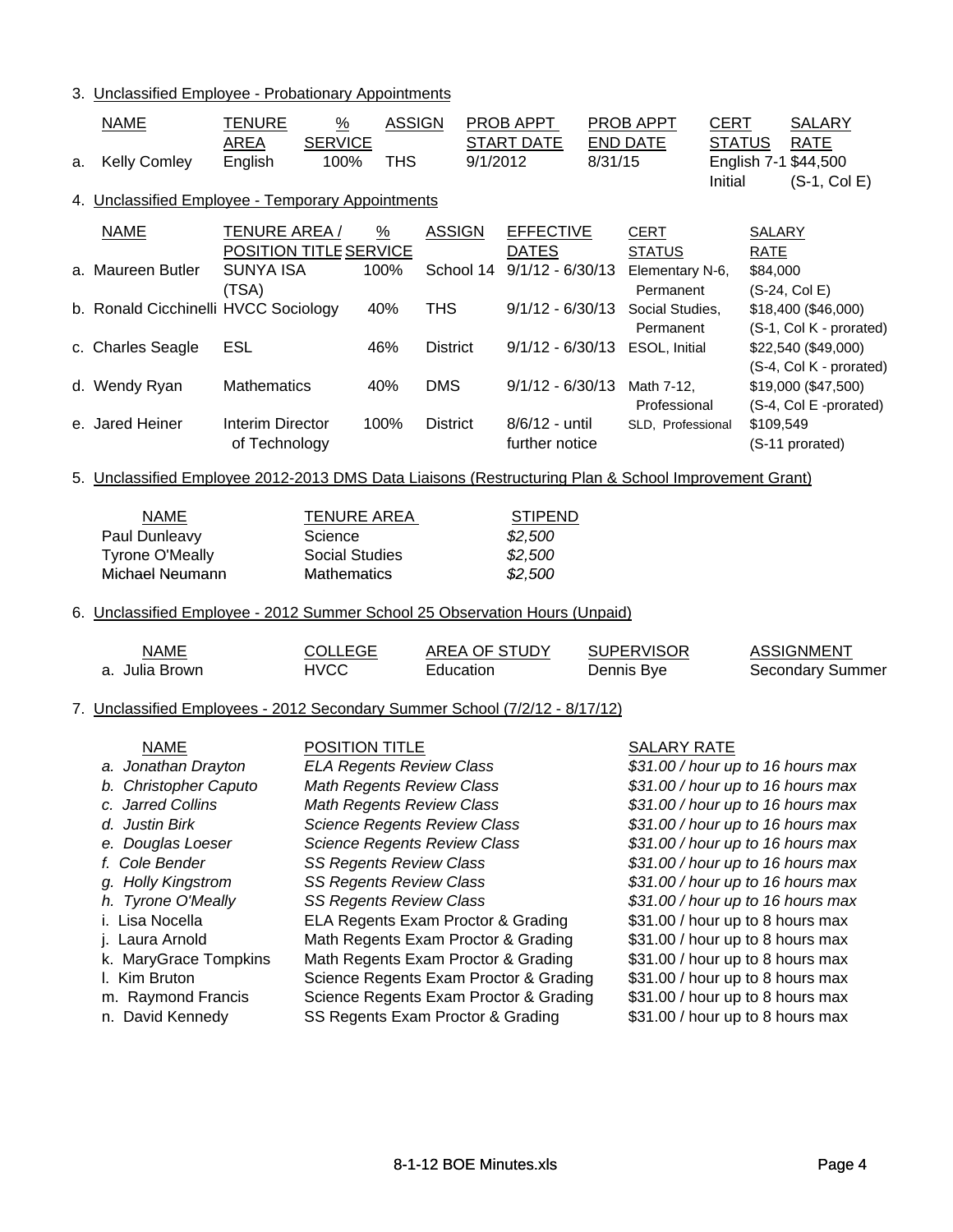## 8. Unclassified Employees - 2012 Summer Professional Development

a. School 1, De-escalation and Apex training, August 7th and 8th for 10 hours each (General Fund)

|  | Teachers (\$31.00 per hour)                                                                      |                                        |                          | Teaching Assistants (\$26.00 per hour)                                                            |
|--|--------------------------------------------------------------------------------------------------|----------------------------------------|--------------------------|---------------------------------------------------------------------------------------------------|
|  | <b>Justin Birk</b>                                                                               | Mark Walsh                             |                          | Ebi Campbell                                                                                      |
|  | Michelle Straight                                                                                | <b>Toni Garcia</b>                     |                          | Norris Benbow                                                                                     |
|  | Sheryl Schoonmaker                                                                               | Rita Cao-Garcia                        |                          | Earl Harrison                                                                                     |
|  | Cara Parker                                                                                      | Ronda Lyons                            |                          | <b>Cindy Russo</b>                                                                                |
|  | School Psychologist (\$100 Stipend)                                                              |                                        |                          |                                                                                                   |
|  | <b>Colleen Syrett</b>                                                                            |                                        |                          |                                                                                                   |
|  |                                                                                                  |                                        |                          | b. School 14, Pre-Kindergarten Professional Development for 9 hours each @ \$31.00/hour (Title I) |
|  | Karen Dominguez                                                                                  | Kaela McLaughlin                       |                          |                                                                                                   |
|  |                                                                                                  |                                        |                          |                                                                                                   |
|  | c. DMS CEP Writing for 15 hours each @ \$31.00 / hour (School Improvement Grant)<br>Celine Boule | Amy Khuzwayo                           | <b>Elizabeth Pollock</b> |                                                                                                   |
|  | Kiante Jones                                                                                     | Lisa Nocella                           |                          |                                                                                                   |
|  |                                                                                                  |                                        | Nancy Smith              |                                                                                                   |
|  | d. Math for hours 12 hours each at \$31.00 per hour (Title 1)                                    |                                        |                          |                                                                                                   |
|  | Wendy Ryan                                                                                       |                                        |                          |                                                                                                   |
|  | Nancy Smith                                                                                      |                                        |                          |                                                                                                   |
|  | Mary Grace Tompkins                                                                              |                                        |                          |                                                                                                   |
|  |                                                                                                  |                                        |                          |                                                                                                   |
|  | 9. Unclassified Employees - 2012-13 Marching/Jazz/Stage Band                                     |                                        |                          |                                                                                                   |
|  | <b>NAME</b>                                                                                      | <b>POSITION TITLE</b>                  |                          | <b>SALARY RATE</b>                                                                                |
|  | a. Lori McAllister                                                                               | <b>THS Marching Band Director</b>      |                          | \$5,220.00                                                                                        |
|  | b. John Vatalaro                                                                                 | <b>Assistant Director</b>              |                          | \$4,778.00                                                                                        |
|  | c. Erin Mack                                                                                     | <b>Squad Coordinator</b>               |                          | \$4,115.00                                                                                        |
|  | d. Timothy Williams                                                                              | THS Jazz/Stage Band Director           |                          | \$2,464.00                                                                                        |
|  | e. John Vatalaro                                                                                 | DMS Jazz/Stage Band Director           |                          | \$1,478.00                                                                                        |
|  |                                                                                                  |                                        |                          |                                                                                                   |
|  | 10. Unclassified Employees - 2012-13 Fall Adult & Continuing Education Program                   |                                        |                          |                                                                                                   |
|  | <b>NAME</b>                                                                                      | <b>PROGRAM TITLE</b>                   |                          | <b>SALARY RATE</b>                                                                                |
|  | a. Jarred Collins                                                                                | Algebra                                |                          | \$30.00 / hour                                                                                    |
|  | b. Raman Brar                                                                                    | <b>Biology</b>                         |                          | \$30.00 / hour                                                                                    |
|  | c. Raymond Francis                                                                               | Chemistry                              |                          | \$30.00 / hour                                                                                    |
|  | d. Pierre Ghorayeb                                                                               | Arabic for Beginners                   |                          | \$30.00 / hour                                                                                    |
|  | e. Marion Greenberg                                                                              | French                                 |                          | \$30.00 / hour                                                                                    |
|  | f. Lawrence DePaulo                                                                              | Spanish                                |                          | \$30.00 / hour                                                                                    |
|  | g. J. Gaynor Hartigan                                                                            | GED                                    |                          | \$30.00 / hour                                                                                    |
|  | h. Gary Purcell                                                                                  | Intro to Computers                     |                          | \$30.00 / hour                                                                                    |
|  | <b>Charlotte Petersen</b>                                                                        | <b>Quilting for Beginners</b>          |                          | \$30.00 / hour                                                                                    |
|  | Jan Holik                                                                                        | <b>Beginning Dance</b>                 |                          | \$360.00 / session                                                                                |
|  | k. Jan Holik                                                                                     | Intermediate Dance                     |                          | \$360.00 / session                                                                                |
|  | I. Hollan Bonjukian                                                                              | Pilates & Yoga                         |                          | \$30.00 / hour                                                                                    |
|  | m. Sara Snyder                                                                                   | Zumba                                  |                          | \$30.00 / hour                                                                                    |
|  | n. Leon Levy                                                                                     | <b>Real Estate for First</b>           |                          |                                                                                                   |
|  |                                                                                                  | Time Home Buyer                        |                          | \$45.00 / session                                                                                 |
|  | o. Ken Moore                                                                                     | How to Read & Understand A             |                          |                                                                                                   |
|  |                                                                                                  | Company's Annual Report \$30.00 / hour |                          |                                                                                                   |
|  |                                                                                                  |                                        |                          |                                                                                                   |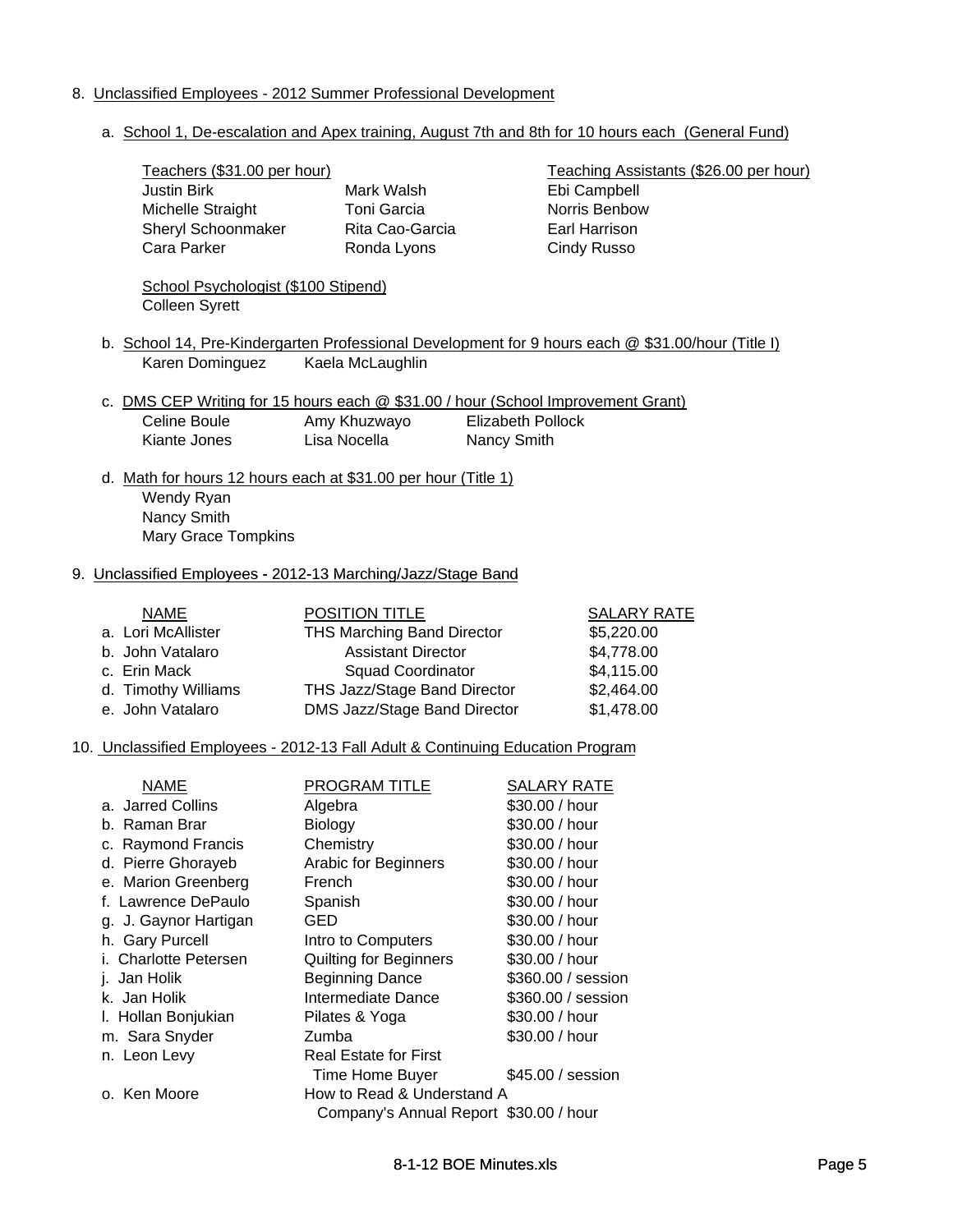## 11. Unclassified Employees - 2012-13 Substitutes

| <b>NAME</b>           | <b>CERTIFIED</b> | <b>UNCERTIFIED</b> |  |  | <b>TEACHING ASST</b> |  |             |  | <b>HOME TUTOR</b> |           |                  |             |   |
|-----------------------|------------------|--------------------|--|--|----------------------|--|-------------|--|-------------------|-----------|------------------|-------------|---|
|                       |                  |                    |  |  | Certified            |  | Uncertified |  |                   | Certified |                  | Uncertified |   |
|                       | (\$100.00 / day) | (\$90.00 / day)    |  |  | \$12.00 / hour)      |  |             |  |                   |           | (\$31.00 / hour) |             |   |
| Gayle Allen           | X                |                    |  |  |                      |  |             |  |                   |           |                  |             |   |
| Amina AlQuahaar       | $\overline{X}$   |                    |  |  |                      |  |             |  |                   |           |                  |             |   |
| Anne Amaya            | X                |                    |  |  | X                    |  |             |  |                   |           |                  |             |   |
| Ann Apicella          |                  |                    |  |  | Χ                    |  |             |  |                   |           |                  |             |   |
| Jeanette August       |                  |                    |  |  | Χ                    |  |             |  |                   |           |                  |             |   |
| Susan Barnes          | Χ                |                    |  |  |                      |  |             |  |                   |           |                  |             |   |
| Keith Bateman         | X                |                    |  |  | Χ                    |  |             |  |                   |           |                  |             |   |
| Lois Batsios          |                  |                    |  |  |                      |  |             |  |                   |           | Χ                |             |   |
| Norris Benbow         |                  |                    |  |  |                      |  |             |  |                   |           | X                |             |   |
| Joan Bendetti         |                  |                    |  |  | X                    |  |             |  |                   |           |                  |             |   |
| <b>Carly Bennett</b>  | Χ                |                    |  |  |                      |  |             |  |                   |           |                  |             |   |
| Roland Blanchet       | Χ                |                    |  |  | Χ                    |  |             |  |                   |           |                  |             |   |
| Joni Boland           |                  | $\mathsf X$        |  |  |                      |  | X           |  |                   |           |                  |             |   |
| Shana Brady           | X                |                    |  |  | Χ                    |  |             |  |                   |           | Χ                |             |   |
| Susan Brady           | X                |                    |  |  |                      |  |             |  |                   |           |                  |             |   |
| <b>William Brown</b>  | X                |                    |  |  |                      |  |             |  |                   |           |                  |             |   |
| Alison Calacone       |                  |                    |  |  |                      |  |             |  |                   |           | $\sf X$          |             |   |
| Lauren Cannon         | X                |                    |  |  | Χ                    |  |             |  |                   |           |                  |             |   |
| Jessica Cartwright    | X                |                    |  |  |                      |  |             |  |                   |           | X                |             |   |
| David Casale          |                  | $\mathsf X$        |  |  |                      |  | X           |  |                   |           |                  |             |   |
| Stephanie Cash        | X                |                    |  |  |                      |  |             |  |                   |           |                  |             |   |
| <b>Heather Castle</b> |                  |                    |  |  |                      |  |             |  |                   |           | Χ                |             |   |
| Eileen Catlin         | $\mathsf X$      |                    |  |  |                      |  |             |  |                   |           |                  |             |   |
| Linda Cepiel          | X                |                    |  |  | X                    |  |             |  |                   |           | X                |             |   |
| <b>Jarred Collins</b> | X                |                    |  |  |                      |  |             |  |                   |           | X                |             |   |
| Steven Constable      |                  | $\mathsf X$        |  |  |                      |  | X           |  |                   |           |                  |             | X |
| Jennifer Cramer       | X                |                    |  |  | X                    |  |             |  |                   |           |                  |             |   |
| Diane D'Allaird       | $\overline{X}$   |                    |  |  |                      |  |             |  |                   |           |                  |             |   |
| Claire Davis          | X                |                    |  |  |                      |  |             |  |                   |           | Χ                |             |   |
| Kathleen Degnan       |                  |                    |  |  | Χ                    |  |             |  |                   |           |                  |             |   |
| Amar Deliou           |                  | Χ                  |  |  |                      |  |             |  |                   |           |                  |             |   |
| Kathleen Dimura       |                  |                    |  |  |                      |  |             |  |                   |           |                  |             | X |
| <b>Brianna Diskin</b> | Χ                |                    |  |  |                      |  |             |  |                   |           |                  |             |   |
| Jonathan Drayton      | $\overline{X}$   |                    |  |  |                      |  |             |  |                   |           |                  |             |   |
| Linda Dunham          |                  |                    |  |  | Χ                    |  |             |  |                   |           |                  |             |   |
| Michelle Durham       |                  | X                  |  |  | X                    |  |             |  |                   |           |                  |             |   |
| Loret Dwyer           | $\mathsf X$      |                    |  |  |                      |  |             |  |                   |           |                  |             |   |
| Dorleen Ehrlich       | X                |                    |  |  | $\mathsf X$          |  |             |  |                   |           | Χ                |             |   |
| Rosemary Fagan        |                  | $\mathsf X$        |  |  | Χ                    |  |             |  |                   |           |                  |             |   |
| Maureen Flemming      | $\overline{X}$   |                    |  |  |                      |  |             |  |                   |           |                  |             |   |
| Raymond Francis       | Χ                |                    |  |  |                      |  |             |  |                   |           |                  |             |   |
| Michele French        |                  |                    |  |  | $\mathsf X$          |  |             |  |                   |           |                  |             |   |
| Joan Galkiewicz       |                  |                    |  |  | X                    |  |             |  |                   |           |                  |             |   |
| Ruth Getbehead        | X                |                    |  |  | X                    |  |             |  |                   |           |                  |             |   |
| Maha Ghorayeb         |                  | $\sf X$            |  |  |                      |  | Χ           |  |                   |           |                  |             |   |
| Pierre Ghorayeb       |                  | $\overline{X}$     |  |  |                      |  |             |  |                   |           |                  |             |   |
| Nancy Goerold         |                  |                    |  |  |                      |  |             |  |                   |           | Χ                |             |   |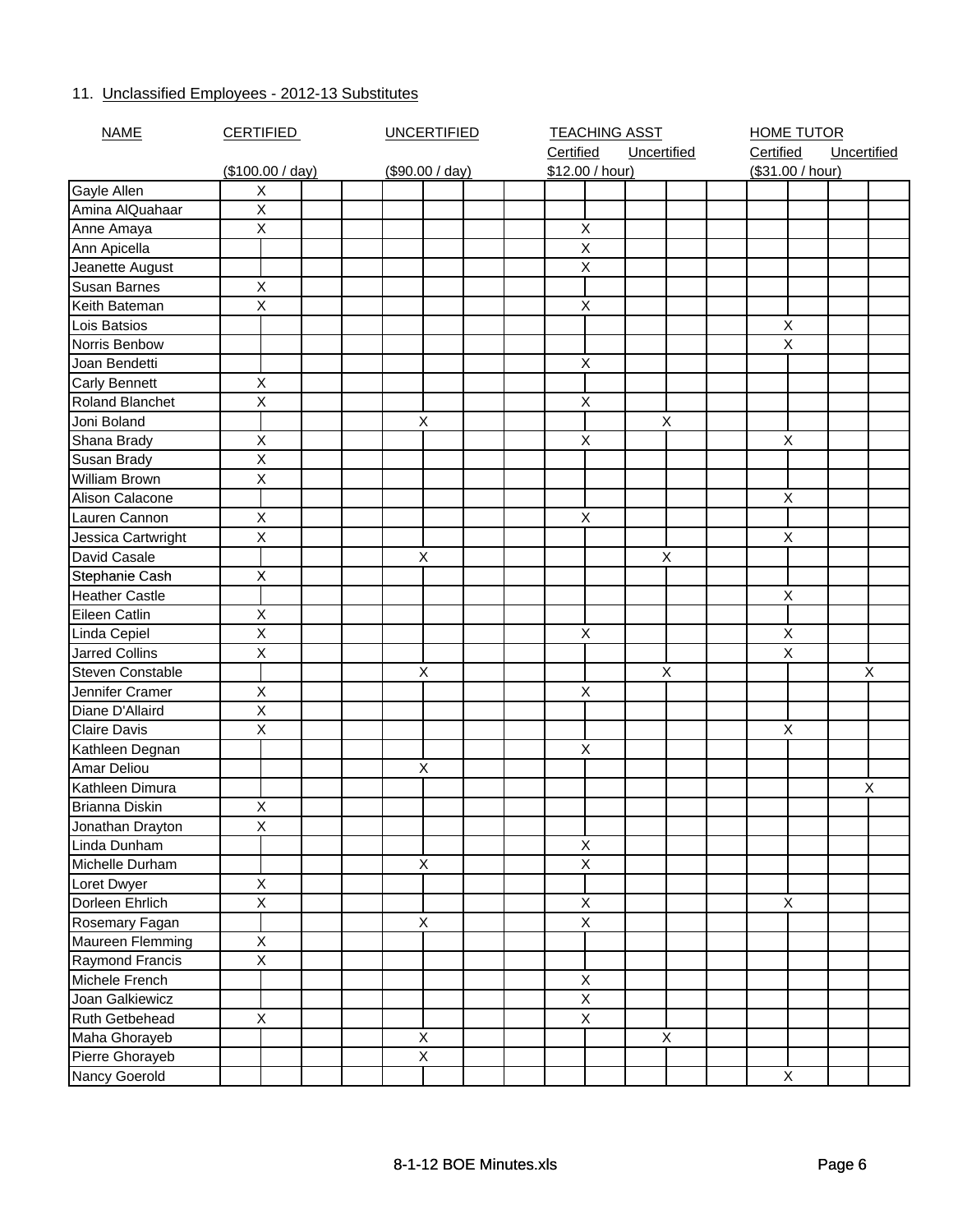| <b>NAME</b>            | <b>CERTIFIED</b>        | <b>UNCERTIFIED</b> |                 | <b>TEACHING ASST</b> |                          |  |   | <b>HOME TUTOR</b>         |           |                               |             |  |   |
|------------------------|-------------------------|--------------------|-----------------|----------------------|--------------------------|--|---|---------------------------|-----------|-------------------------------|-------------|--|---|
|                        |                         |                    |                 |                      | Certified<br>Uncertified |  |   |                           | Certified |                               | Uncertified |  |   |
|                        | (\$100.00 / day)        |                    | (\$90.00 / day) |                      | \$12.00 / hour)          |  |   |                           |           | (\$31.00 / hour)              |             |  |   |
| Nancy Greco            | X                       |                    |                 |                      |                          |  |   |                           |           | X                             |             |  |   |
| Catherine Gregaydis    | $\overline{X}$          |                    |                 |                      | X                        |  |   |                           |           | $\mathsf X$                   |             |  |   |
| Janine Groff           |                         |                    |                 |                      | X                        |  |   |                           |           |                               |             |  |   |
| Lois Gundrum           |                         |                    |                 |                      |                          |  |   |                           |           | X                             |             |  |   |
| Adrienne Haase         | $\sf X$                 |                    |                 |                      | X                        |  |   |                           |           | $\mathsf X$                   |             |  |   |
| Domenica Hallett       | X                       |                    |                 |                      |                          |  |   |                           |           | $\mathsf X$                   |             |  |   |
| Courteny Hammond       | X                       |                    |                 |                      |                          |  |   |                           |           |                               |             |  |   |
| Gaynor Hartigan        |                         |                    |                 |                      |                          |  |   |                           |           |                               |             |  | X |
| Sabrina Hartley        | $\mathsf X$             |                    |                 |                      | X                        |  |   |                           |           | $\pmb{\times}$                |             |  |   |
| Jennie Heck            | $\overline{X}$          |                    |                 |                      |                          |  |   |                           |           |                               |             |  |   |
| Laura Hickey           | X                       |                    |                 |                      |                          |  |   |                           |           |                               |             |  |   |
| Karen Hildenbrandt     | X                       |                    |                 |                      |                          |  |   |                           |           |                               |             |  |   |
| Eryn Hockler           | $\mathsf X$             |                    |                 |                      |                          |  |   |                           |           |                               |             |  |   |
| Susan Hockler          | $\overline{\mathsf{x}}$ |                    |                 |                      |                          |  |   |                           |           |                               |             |  |   |
| Lory Hogan             | $\sf X$                 |                    |                 |                      |                          |  |   |                           |           |                               |             |  |   |
| AnnMarie Horowitz      | $\mathsf X$             |                    |                 |                      | X                        |  |   |                           |           |                               |             |  |   |
| Frances Hyde           | $\sf X$                 |                    |                 |                      |                          |  |   |                           |           | $\mathsf X$                   |             |  |   |
| Patricia lacobelli     | $\sf X$                 |                    |                 |                      |                          |  |   |                           |           |                               |             |  |   |
| Igdaliah Israel        |                         |                    |                 |                      |                          |  | X |                           |           |                               |             |  |   |
| AnnMarie Kahler        |                         |                    |                 |                      | X                        |  |   |                           |           |                               |             |  |   |
| Coleen Keegan          | X                       |                    |                 |                      |                          |  |   |                           |           |                               |             |  |   |
| Holly Kingstrom        | $\sf X$                 |                    |                 |                      |                          |  |   |                           |           |                               |             |  |   |
| <b>Helen Krause</b>    | $\pmb{\mathsf{X}}$      |                    |                 |                      | $\pmb{\times}$           |  |   |                           |           | X                             |             |  |   |
| April Labanowski       | $\sf X$                 |                    |                 |                      |                          |  |   |                           |           |                               |             |  |   |
| Deborah LaMontagne     | $\overline{X}$          |                    |                 |                      |                          |  |   |                           |           |                               |             |  |   |
| Diana LeBarron         | $\overline{\mathsf{x}}$ |                    |                 |                      |                          |  |   |                           |           | $\mathsf X$                   |             |  |   |
| Christine Lorensen     | $\overline{X}$          |                    |                 |                      |                          |  |   |                           |           |                               |             |  |   |
| Abby Lublin            | Χ                       |                    |                 |                      |                          |  |   |                           |           | Χ                             |             |  |   |
| Ronda Lyons            |                         |                    |                 |                      |                          |  |   |                           |           | $\sf X$                       |             |  |   |
| <b>Emily Mahoney</b>   |                         |                    | Χ               |                      |                          |  |   |                           |           |                               |             |  |   |
| Martha Massuh          |                         |                    | $\overline{X}$  |                      |                          |  |   |                           |           |                               |             |  |   |
| Joseph Maybee          | Χ                       |                    |                 |                      |                          |  |   |                           |           |                               |             |  |   |
| P. McCarthy-Schwartz   | $\mathsf X$             |                    |                 |                      |                          |  |   |                           |           |                               |             |  |   |
| Diana McClure          |                         |                    |                 |                      |                          |  | X |                           |           |                               |             |  |   |
| Lynda McDaniel         |                         |                    |                 |                      | X                        |  |   |                           |           |                               |             |  |   |
| Pedro McKnight         |                         |                    | Χ               |                      |                          |  |   |                           |           |                               |             |  |   |
| Marie Miklic           | X                       |                    |                 |                      |                          |  |   |                           |           |                               |             |  |   |
| Anne Miller            |                         |                    | Χ               |                      |                          |  |   | $\boldsymbol{\mathsf{X}}$ |           |                               |             |  |   |
| Melissa Miller         |                         |                    | $\sf X$         |                      |                          |  |   | $\mathsf X$               |           |                               |             |  |   |
| Nina Montepagani       | Χ                       |                    |                 |                      | X                        |  |   |                           |           | X                             |             |  |   |
| <b>Maria Muniz</b>     |                         |                    | $\mathsf X$     |                      |                          |  |   | $\mathsf X$               |           |                               |             |  | X |
| Melissa Murphy         | X                       |                    |                 |                      |                          |  |   |                           |           |                               |             |  |   |
| MaryLee Nichols        |                         |                    |                 |                      | $\pmb{\times}$           |  |   |                           |           |                               |             |  |   |
| Zakia Nizam            | Χ                       |                    |                 |                      |                          |  |   |                           |           | $\mathsf X$                   |             |  |   |
| <b>Gail Nizinkirck</b> | $\overline{X}$          |                    |                 |                      | X                        |  |   |                           |           | $\sf X$                       |             |  |   |
| <b>Carol Nolett</b>    | $\overline{X}$          |                    |                 |                      |                          |  |   |                           |           |                               |             |  |   |
|                        | $\overline{X}$          |                    |                 |                      |                          |  |   |                           |           |                               |             |  |   |
| Kyle O'Brien           | $\overline{X}$          |                    |                 |                      |                          |  |   |                           |           |                               |             |  |   |
| Virginia O'Brien       | $\overline{X}$          |                    |                 |                      |                          |  |   |                           |           | $\mathsf X$<br>$\overline{X}$ |             |  |   |
| Patricia O'Connor      |                         |                    |                 |                      |                          |  |   |                           |           |                               |             |  |   |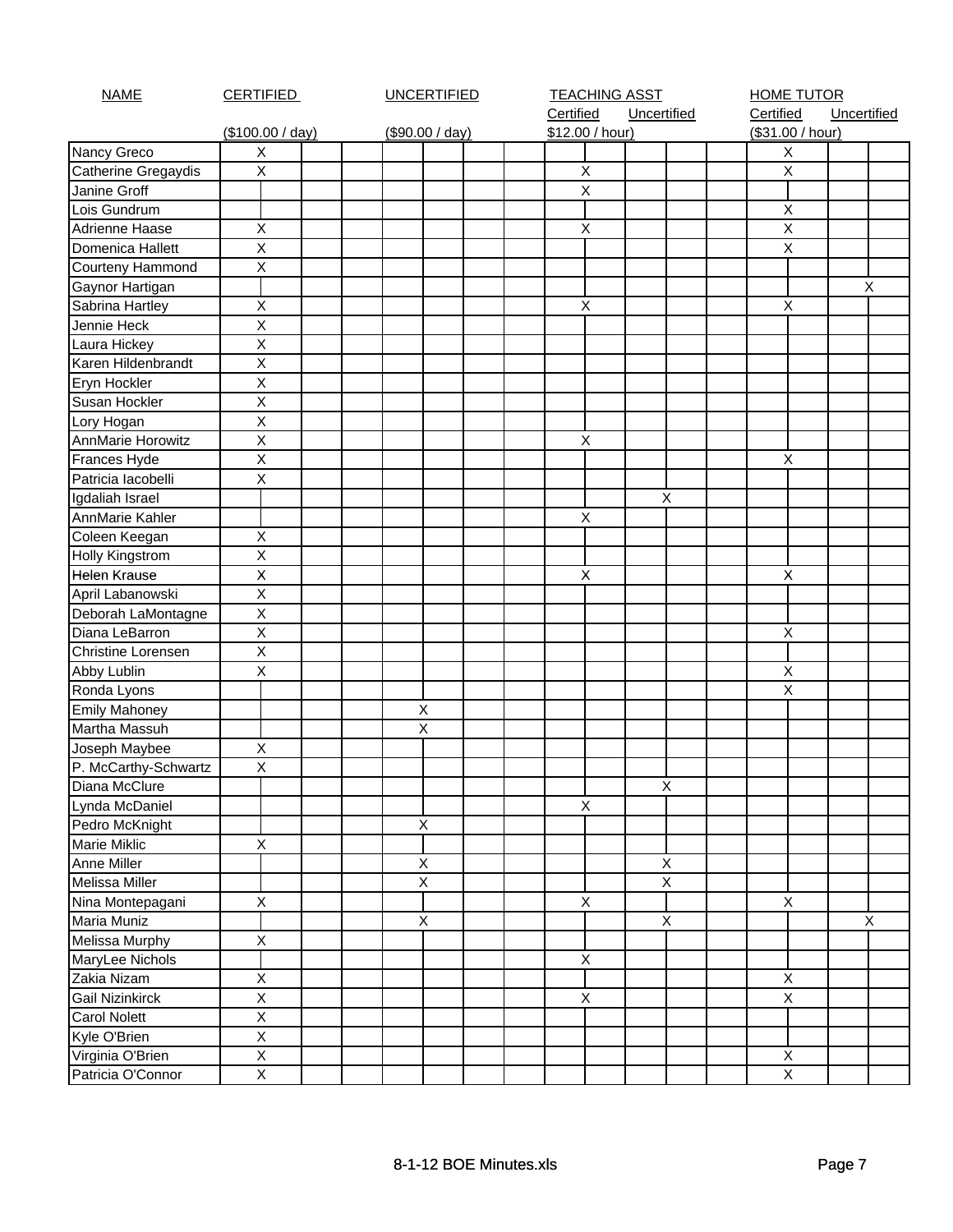| <b>NAME</b>            | <b>CERTIFIED</b> | <b>UNCERTIFIED</b> |                    | <b>TEACHING ASST</b> |           |                           | <b>HOME TUTOR</b> |  |                |                  |             |   |
|------------------------|------------------|--------------------|--------------------|----------------------|-----------|---------------------------|-------------------|--|----------------|------------------|-------------|---|
|                        |                  |                    |                    |                      | Certified |                           | Uncertified       |  | Certified      |                  | Uncertified |   |
|                        | (\$100.00 / day) |                    | (\$90.00 / day)    |                      |           | \$12.00 / hour)           |                   |  |                | (\$31.00 / hour) |             |   |
| Jennifer Oertel        | X                |                    |                    |                      |           |                           |                   |  |                | $\pmb{\times}$   |             |   |
| Cara Parker            |                  |                    |                    |                      |           |                           |                   |  | $\overline{X}$ |                  |             |   |
| <b>Susan Parrow</b>    |                  |                    |                    |                      |           | $\mathsf X$               |                   |  |                |                  |             |   |
| <b>Christine Perry</b> | $\mathsf X$      |                    |                    |                      |           | $\boldsymbol{\mathsf{X}}$ |                   |  |                |                  |             |   |
| Elizabeth Potenza      |                  |                    |                    |                      |           |                           |                   |  | X              |                  |             |   |
| <b>Stacey Prescott</b> | X                |                    |                    |                      |           |                           |                   |  |                |                  |             |   |
| Adrienne Sansone       |                  |                    | X                  |                      |           |                           | X                 |  |                |                  |             |   |
| Sean Sardi             | $\mathsf X$      |                    |                    |                      |           |                           |                   |  |                |                  |             |   |
| Susan Sardi            | $\sf X$          |                    |                    |                      |           |                           |                   |  |                |                  |             |   |
| Anna Schwartz          | $\mathsf X$      |                    |                    |                      |           | $\mathsf X$               |                   |  |                |                  |             |   |
| <b>Charles Seagle</b>  | $\overline{X}$   |                    |                    |                      |           |                           |                   |  |                |                  |             |   |
| Lisa Serafini-Alonzi   |                  |                    |                    |                      |           |                           |                   |  | X              |                  |             |   |
| Jean Shaver            | $\mathsf X$      |                    |                    |                      |           | $\mathsf X$               |                   |  |                |                  |             |   |
| <b>Richard Sleeper</b> |                  |                    | $\mathsf X$        |                      |           | $\sf X$                   |                   |  |                |                  |             | X |
| <b>Scott Smith</b>     | X                |                    |                    |                      |           | $\overline{X}$            |                   |  | $\pmb{\times}$ |                  |             |   |
| Cathy Snopkowski       |                  |                    |                    |                      |           |                           |                   |  |                |                  |             | X |
| Vincenza Sorriento     |                  |                    |                    |                      |           |                           |                   |  |                | X                |             |   |
| <b>Monica Staats</b>   | $\mathsf X$      |                    |                    |                      |           | $\sf X$                   |                   |  | $\sf X$        |                  |             |   |
| Peter Stapleton        | X                |                    |                    |                      |           |                           |                   |  |                |                  |             |   |
| Melissa Sullivan       |                  |                    |                    |                      |           | $\pmb{\times}$            |                   |  | $\pmb{\times}$ |                  |             |   |
| Taslima Sultana        |                  |                    | $\mathsf X$        |                      |           | $\mathsf X$               |                   |  |                |                  |             |   |
| Amanda Szczepkowski    | $\mathsf X$      |                    |                    |                      |           |                           |                   |  | X              |                  |             |   |
| Louisa Testa           |                  |                    |                    |                      |           |                           |                   |  |                |                  |             | X |
| Deborah Thomas         |                  |                    | $\pmb{\mathsf{X}}$ |                      |           |                           |                   |  |                |                  |             | X |
| Amanda Tobias          | Χ                |                    |                    |                      |           |                           |                   |  |                |                  |             |   |
| Amiee Todd             |                  |                    |                    |                      |           |                           |                   |  | X              |                  |             |   |
| Nancy Todor            | $\sf X$          |                    |                    |                      |           |                           |                   |  |                |                  |             |   |
| Anne Tory              | X                |                    |                    |                      |           |                           |                   |  |                | X                |             |   |
| Jenna Turnbull         | $\overline{X}$   |                    |                    |                      |           |                           |                   |  |                |                  |             |   |
| Jessica Valente        |                  |                    | Χ                  |                      |           |                           |                   |  |                |                  |             | X |
| David Walker           |                  |                    | $\pmb{\mathsf{X}}$ |                      |           |                           |                   |  |                |                  |             |   |
| Linda Warner           |                  |                    |                    |                      |           | $\sf X$                   |                   |  |                |                  |             |   |
| Joyce Williams         | X                |                    |                    |                      |           |                           |                   |  |                |                  |             |   |
| Joan Windsor           |                  |                    |                    |                      |           | $\pmb{\times}$            |                   |  |                |                  |             |   |
| Barbara Wood           | $\sf X$          |                    |                    |                      |           |                           |                   |  |                |                  |             |   |
| Susan Wronowski        | $\sf X$          |                    |                    |                      |           |                           |                   |  |                |                  |             |   |
| Krista Zukowski        | $\sf X$          |                    |                    |                      |           |                           |                   |  |                |                  |             |   |

B. Staff Matters - Classified (Reviewed by K. Culligan)

## **Mrs. Wager-Rounds made a motion to approve Items 1 through 5 as a Consent Agenda. Second: Mr. Mayo Carried: 5-0**

BE IT RESOLVED, that the Board of Education of the Enlarged City School District of Troy, NY, hereby accepts the recommendation of the Superintendent to approve the following classified personnel actions:

1. Classified Employee - Abolish title effective 8/1/12:

Chief Technology Officer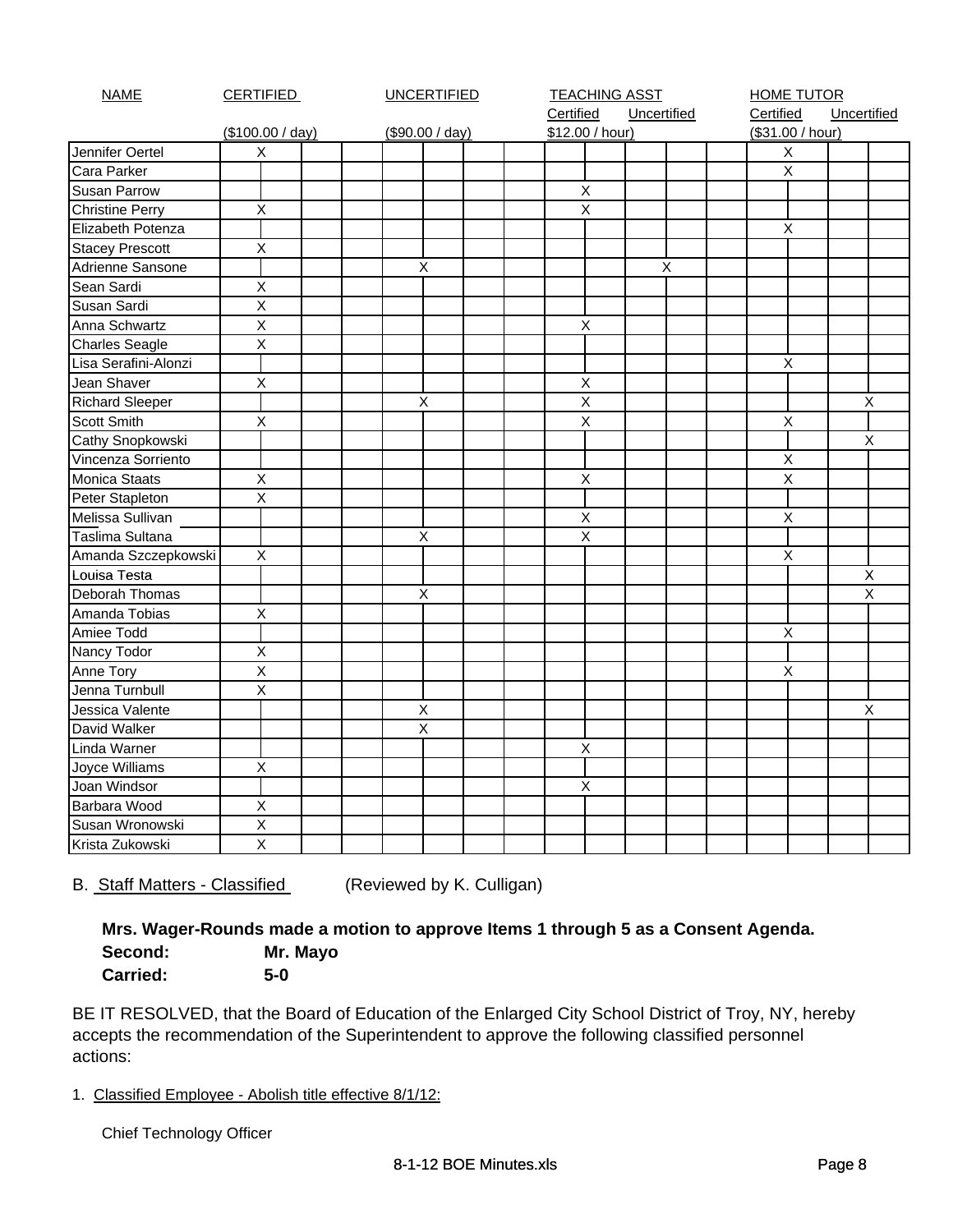### 2. Classified Employee - Part-Time Appointments

| <b>NAME</b><br>a. Nicole Davin<br>(RECALL)          | POSITION TITLE<br><b>Typist</b>                                       | % SERVICE<br>50%             | <b>ASSIGNMENT</b><br>PPS / Special Ed |                    | EFFECTIVE DATES<br>8/6/12 |                           | <b>SALARY RATE</b><br>\$19,480 (\$38,960)<br>(S-4, Gr 11A - prorated) |
|-----------------------------------------------------|-----------------------------------------------------------------------|------------------------------|---------------------------------------|--------------------|---------------------------|---------------------------|-----------------------------------------------------------------------|
| b. Katherine Gorman                                 | Clerk                                                                 | 16 hrs / wk                  | PPS / Special Ed                      |                    | 8/2/12                    |                           | \$14.00 per hour                                                      |
| 3. Classified Employee - 2012 Summer Work           |                                                                       |                              |                                       |                    |                           |                           |                                                                       |
| <b>NAME</b><br>Jennifer Lucas<br>a.                 | <b>POSITION TITLE</b><br>Occupational<br>Therapist                    | <b>ASSIGNMENT</b>            | PPS / Special Ed 7/1/12 - 8/31/12     | <b>EFFEC DATES</b> |                           | <b>MAX HRS</b><br>3 hours | <b>SALARY RATE</b><br>hourly rate                                     |
| Laura Lilac<br>b.                                   | Physical<br>Therapist                                                 |                              | PPS / Special Ed 7/1/12 - 8/31/12     |                    |                           | 3 hours                   | hourly rate                                                           |
| c. Peter DeBeatham Monitor                          |                                                                       | School 1                     |                                       | $7/1/12 - 8/17/12$ |                           | 40 hrs./week              | hourly rate                                                           |
| d. Peter Zucaro                                     | Monitor                                                               |                              | Troy High School 7/1/12 - 8/17/12     |                    |                           | 40 hrs./week              | hourly rate                                                           |
| e. Jesus Lind                                       | Monitor                                                               | <b>Carroll Hill</b>          |                                       | $7/1/12 - 7/15/12$ |                           | 40 hrs./week              | hourly rate                                                           |
| 4. Classified Employee - 2012 Summer Bookloan Staff |                                                                       |                              |                                       |                    |                           |                           |                                                                       |
| <b>NAME</b>                                         | <b>POSITION TITLE</b>                                                 | <b>ASSIGNMENT</b>            |                                       | <b>EFFEC DATES</b> |                           | <b>MAX</b>                | <b>SALARY RATE</b>                                                    |
| a. Jesus Lind                                       | Bookloan Aide                                                         | <b>THS</b>                   |                                       |                    | 7/19/12 - 8/31/12         | 31 hrs / week             | \$10.00 / hour                                                        |
| b. Ann Miller                                       | Bookloan Aide                                                         | <b>Textbook Distribution</b> |                                       | $8/1/12 - 8/31/12$ |                           | 5 - 7 days                | \$10.00 / hour                                                        |
| c. Peter DeBeatham School Monitor                   |                                                                       | <b>Textbook Distribution</b> |                                       |                    | 8/20/12 - 8/23/12         | 4.5 hrs / day             | hourly rate                                                           |
| d. Victor Hicks                                     | <b>School Monitor</b>                                                 | <b>Textbook Distribution</b> |                                       |                    | 8/20/12 - 8/23/12         | 4.5 hrs / day             | hourly rate                                                           |
| e. Altis McCleary                                   | <b>School Monitor</b>                                                 | <b>Textbook Distribution</b> |                                       |                    | 8/20/12 - 8/23/12         | 4.5 hrs / day             | hourly rate                                                           |
| f. Richard O'Hare                                   | <b>School Monitor</b>                                                 | <b>Textbook Distribution</b> |                                       |                    | 8/20/12 - 8/23/12         | 4.5 hrs / day             | hourly rate                                                           |
| g. Saul Rodriguez                                   | <b>School Monitor</b>                                                 | <b>Textbook Distribution</b> |                                       |                    | 8/20/12 - 8/23/12         | 4.5 hrs / day             | hourly rate                                                           |
| h. Deborah Testo                                    | <b>School Monitor</b>                                                 | <b>Textbook Distribution</b> |                                       |                    | 8/20/12 - 8/23/12         | 4.5 hrs / day             | hourly rate                                                           |
| i. Peter Zucaro                                     | <b>School Monitor</b>                                                 | <b>Textbook Distribution</b> |                                       |                    | 8/20/12 - 8/23/12         | 4.5 hrs / day             | hourly rate                                                           |
| 5. Classified Employee - 2012-13 Substitutes        |                                                                       |                              |                                       |                    |                           |                           |                                                                       |
| <b>NAME</b>                                         | <b>CLERK</b>                                                          | <b>NURSE</b>                 | <b>MONITOR</b>                        |                    |                           |                           | TEACHER AIDE MAINT WORKER                                             |
|                                                     | (\$11 / hr)                                                           | (\$14 / hr)                  | (\$10 / hr)                           |                    | (\$10 / hr)               | (\$11 / hr)               |                                                                       |
| Ann Apicella                                        | Χ                                                                     |                              | X                                     |                    |                           |                           |                                                                       |
| Kathleen Degnan                                     | $\overline{\mathsf{x}}$                                               |                              |                                       |                    |                           |                           |                                                                       |
| John Ernst                                          |                                                                       |                              |                                       |                    |                           |                           | X                                                                     |
| Kathryn Johnas                                      |                                                                       | X                            |                                       |                    |                           |                           |                                                                       |
| XI.                                                 | SUPERINTENDENT'S RECOMMENDATIONS - PROGRAMS (reviewed by J. Carmello) |                              |                                       |                    |                           |                           |                                                                       |

**Mrs. Wager-Rounds made a motion to approve Items 1 through 42 as a Consent Agenda. Second: Mr. Schofield**

**Carried: 5-0**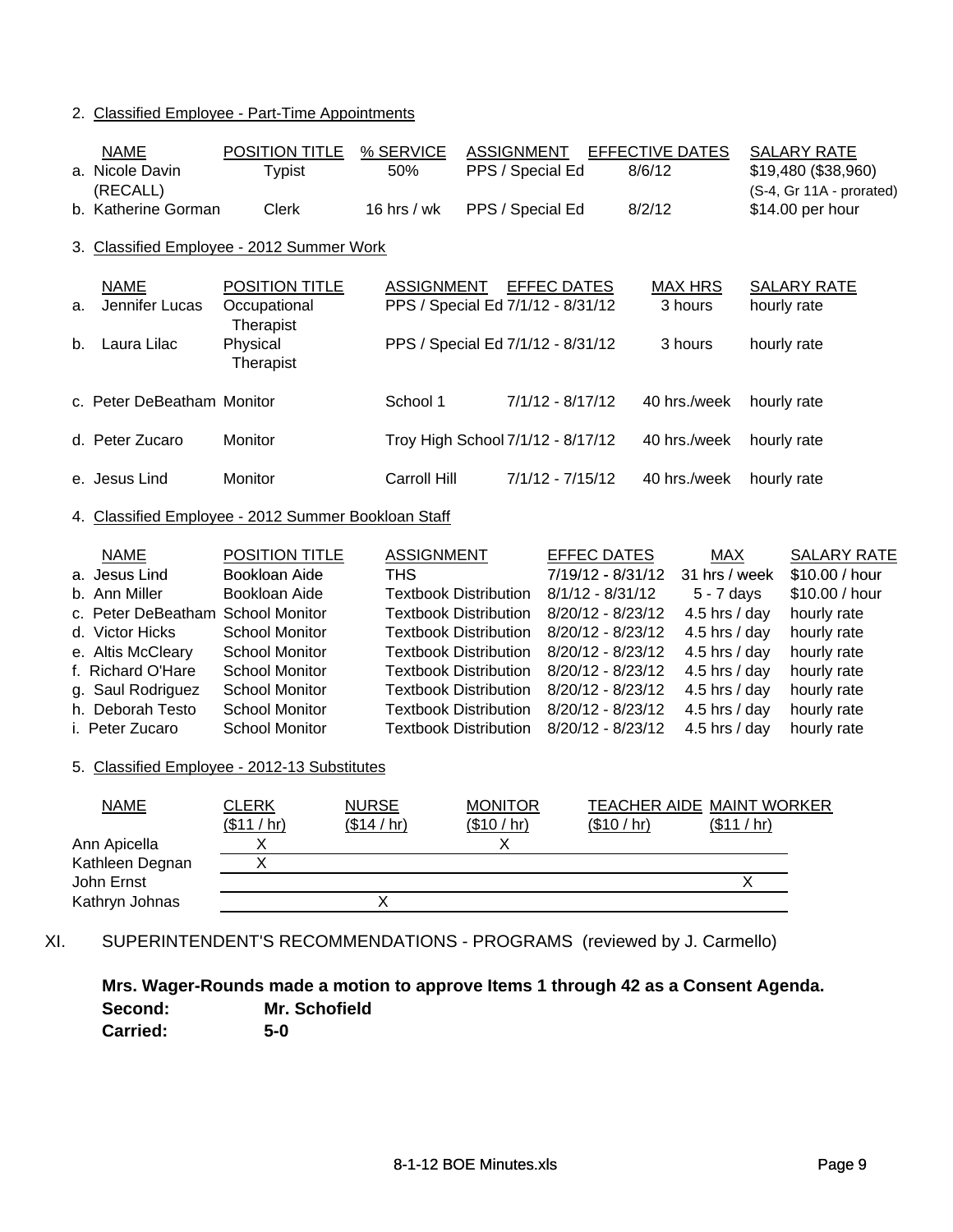#### accepts the recommendation of the Superintendent to approve a contract with The Astor Learning Center for special education services from September 1, 2012 through June 30, 2013 at a tuition

## 3. The Astor Learning Center (Summer) (Addendum III)

BE IT RESOLVED, that the Board of Education of the Enlarged City School District of Troy, hereby accepts the recommendation of the Superintendent to approve a contract with The Astor Learning Center for special education services from July 1, 2012 through August 31, 2013 at a tuition rate of \$15,916.00 per student for 2-month period (summer). Contract shall be paid from special education funds.

BE IT RESOLVED, that the Board of Education of the Enlarged City School District of Troy, hereby

## 4. Accu Care Home Health Services, Inc. (Summer) (Addendum IV)

BE IT RESOLVED, that the Board of Education of the Enlarged City School District of Troy, hereby accepts the recommendation of the Superintendent to approve a contract with Accu Care Home Health Services, Inc. for special education services from September 1, 2012 through June 30, 2013 at a tuition rate of set by the Commissioner of Education. The rate for 2012-13 year services will be \$31.00 per hour for (1) student and \$46.60 when (2) students are transported. Two students are transported 2 hours per day for 2-months will total approximately \$1,667.00. Contract shall be paid from special education funds.

## 5. Accu Care Home Health Services, Inc. (2012-13) (Addendum V)

BE IT RESOLVED, that the Board of Education of the Enlarged City School District of Troy, hereby accepts the recommendation of the Superintendent to approve a contract with Accu Care Home Health Services, Inc. for special education services from July 1, 2012 through August 31, 2012 at a tuition rate of set by the Commissioner of Education. The rate for 2012-13 year services will be \$31.00 per hour for (1) student and \$46.60 when (2) students are transported. Two students are transported 2 hours per day for 10-months will total approximately \$8,334.00. Contract shall be paid from special education funds.

1. Achievements (2012-13) (Addendum I)

BE IT RESOLVED, that the Board of Education of the Enlarged City School District of Troy, hereby accepts the recommendation of the Superintendent to approve a contract with Achievements for special education services from September 1, 2012 through June 30, 2013 at a tuition rate of \$57.00

per half hour per student. Contract shall be paid from special education funds.

rate of \$35,824.00 per student. Contract shall be paid from special education funds.

## A. Special Education Contracts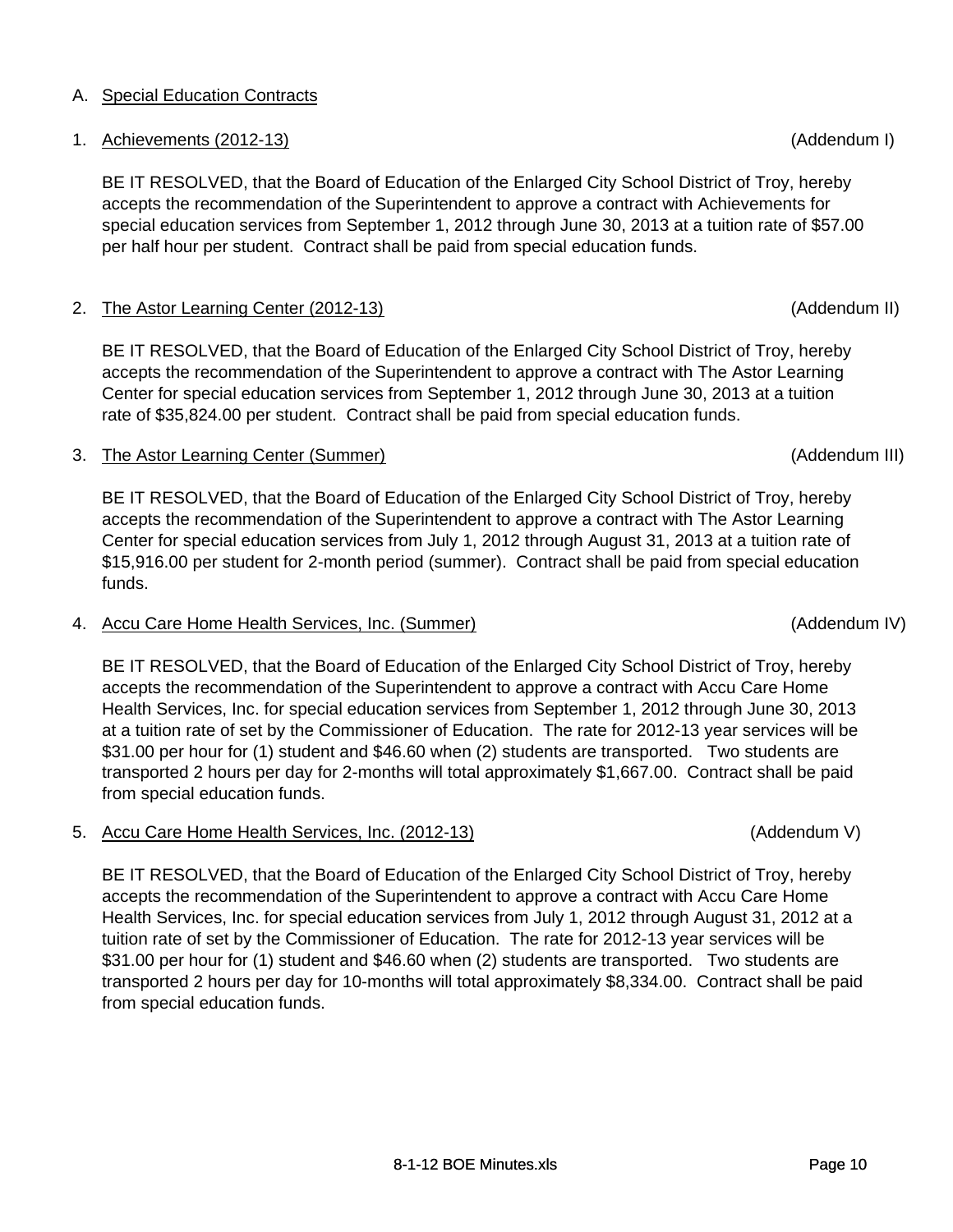## 6. Center for Disabilities Services (2012-13) (Addendum VI)

BE IT RESOLVED, that the Board of Education of the Enlarged City School District of Troy, hereby accepts the recommendation of the Superintendent to approve a contract with Center for Disabilities Services for special education services from September 1, 2012 through June 30, 2013 at a tuition rate of \$38,743.00 per student for 10-month school year. Contract shall be paid from special education funds.

## 7. Center for Disabilities Services (Summer) (Addendum VII)

BE IT RESOLVED, that the Board of Education of the Enlarged City School District of Troy, hereby accepts the recommendation of the Superintendent to approve a contract with Center for Disabilities Services for special education services from July 9, 2012 through August 17, 2012 at a tuition rate of \$6,422.00 for 2-months (summer). Contract shall be paid from special education funds.

## 8. Childhood Educational Associates, LLC (2012-13) (Addendum VIII)

BE IT RESOLVED, that the Board of Education of the Enlarged City School District of Troy, hereby accepts the recommendation of the Superintendent to approve a contract with Childhood Educational Associates, LLC from September 1, 2012 through June 21, 2013 at a rate of \$62 per one-half hour session per student for 10-months for total of \$4960.00 (2 sessions at \$62.00 for 40 weeks per student). Contract shall be paid from special education funds.

### 9. Childhood Educational Associates, LLC (Summer) (Addendum IX)

BE IT RESOLVED, that the Board of Education of the Enlarged City School District of Troy, hereby accepts the recommendation of the Superintendent to approve a contract with Childhood Educational Associates, LLC from July 1, 2012 through August 31, 2013 at a tuition rate of \$62 per one half-hour session per student for 2-months (summer) would be \$744.00 (2 session s at \$62.00 for 6 weeks per student). Contract shall be paid from special education funds.

### 10. Cobb Memorial School (2012-13) (Addendum X)

BE IT RESOLVED, that the Board of Education of the Enlarged City School District of Troy, hereby accepts the recommendation of the Superintendent to approve a contract with Cobb Memorial School for special education services from September 1, 2012 through June 30, 2013 at a tuition rate of \$159.79 per day. Contract shall be paid from special education funds.

## 11. Barbara J. Collins, O.T.R., M.S. (2012-13) (Addendum XI)

BE IT RESOLVED, that the Board of Education of the Enlarged City School District of Troy, hereby accepts the recommendation of the Superintendent to approve a contract with Barbara J. Collins, O.T.R., M.S. for special education services from September 1, 2012 through June 30, 2013 at a tuition rate of 40 hours at \$110 per hour for total of \$4,400.00 for 2012-13 school year. Contract shall be paid from special education funds.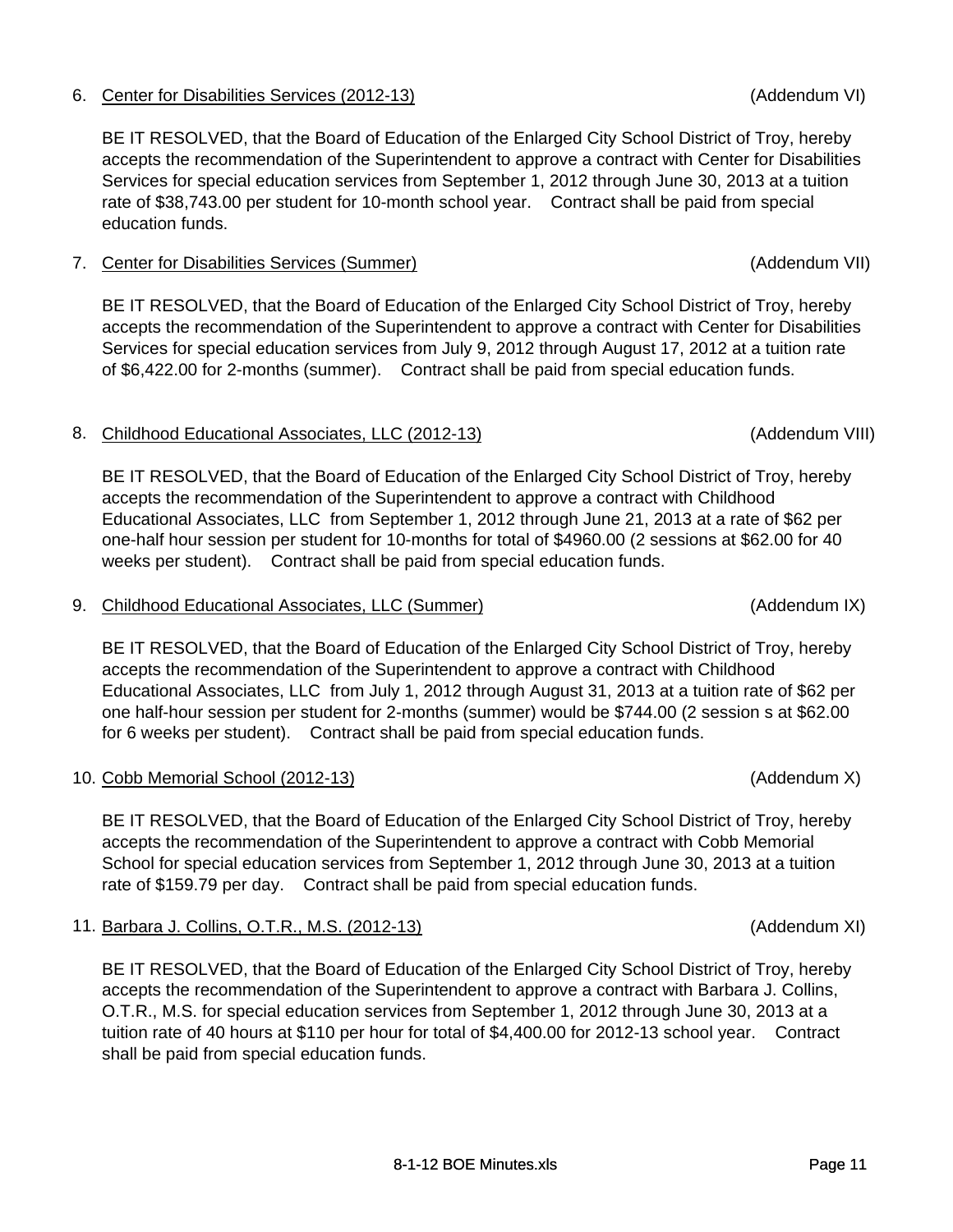## 12. Barbara J. Collins, O.T.R., M.S. (Summer) (Addendum XII)

BE IT RESOLVED, that the Board of Education of the Enlarged City School District of Troy, hereby accepts the recommendation of the Superintendent to approve a contract with Barbara J. Collins, O.T.R., M.S. for special education services from July 1, 2012 through August 31, 2012 at a tuition of \$110 per hour for 1 hour per week (summer) for a total of \$660.00. Contract shall be paid from special education funds.

### 13. Community Health Care (2012-13) (Addendum XIII)

BE IT RESOLVED, that the Board of Education of the Enlarged City School District of Troy, hereby accepts the recommendation of the Superintendent to approve a contract with Community Health Care for LPN services in transportation students from September 1, 2012 through June 30, 2013 at a rate of \$30.50 per hour at 6 hours per day for 10-month school year for a total of \$32,787.50. Contract shall be paid from special education funds.

### 14. Community Health Care (Summer) (Addendum XIV) (Addendum XIV)

BE IT RESOLVED, that the Board of Education of the Enlarged City School District of Troy, hereby accepts the recommendation of the Superintendent to approve a contract with Community Health Care for LPN services in transportation students from July 1, 2012 through August 31, 2012 at a rate of \$30.50 per hour at 6 hours per day for 2-months (summer) for a total of \$6557.50. Contract shall be paid from special education funds.

#### 15. Nurse Connection Staffing Inc. (Summer) (Addendum XV)

BE IT RESOLVED, that the Board of Education of the Enlarged City School District of Troy, hereby accepts the recommendation of the Superintendent to approve a contract with Community Health Care for special education services from July 1, 2012 through August 31, 2012 at a rate of \$37.50 per hour for 2-months (summer) for a total of \$10,625.00. Contract shall be paid from special education funds.

### 16. Oak Hill School (2012-13) (Addendum XVI)

BE IT RESOLVED, that the Board of Education of the Enlarged City School District of Troy, hereby accepts the recommendation of the Superintendent to approve a contract with Oak Hill School for special education services from September 1, 2012 through June 30, 2013 at a rate of \$28,260.00 per student for 10-months (school year). Contract shall be paid from special education funds.

### 17. Oak Hill School (Summer) (Addendum XVII)

BE IT RESOLVED, that the Board of Education of the Enlarged City School District of Troy, hereby accepts the recommendation of the Superintendent to approve a contract with Oak Hill School for special education services from July 2, 2012 through August 10, 2012 at a rate of \$4170.00 per student for 2-months (summer). Contract shall be paid from special education funds.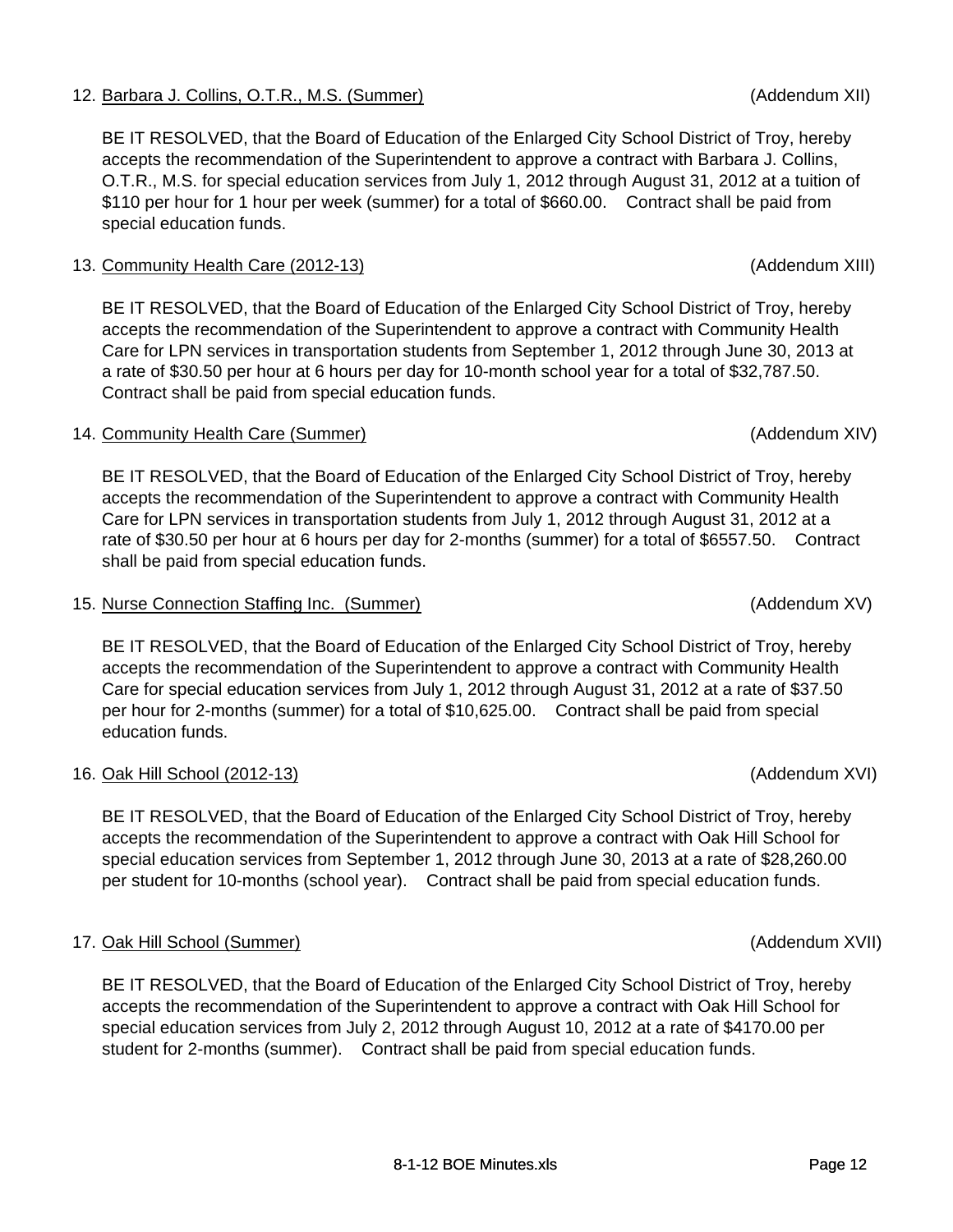## 18. Options With Learning, LLC (2012-13) (Addendum XVIII)

BE IT RESOLVED, that the Board of Education of the Enlarged City School District of Troy, hereby accepts the recommendation of the Superintendent to approve a contract with Options With Learning for special education services from September 1, 2012 through June 25, 2013 at a rate of \$50.00 per half hour for services not to exceed \$12,000 without prior written approval from the Superintendent of Schools. Contract shall be paid from special education funds.

## 19. Parsons Child and Family Center (2012-13) (Addendum XIX)

BE IT RESOLVED, that the Board of Education of the Enlarged City School District of Troy, hereby accepts the recommendation of the Superintendent to approve a contract with Parsons Family and Child Center for special education services from September 1, 2012 through June 30, 2013 at a rate of \$35,550.00 per student for 10-months (school year). Contract shall be paid from special education funds.

## 20. Parsons Child and Family Center (Summer) (Addendum XX)

BE IT RESOLVED, that the Board of Education of the Enlarged City School District of Troy, hereby accepts the recommendation of the Superintendent to approve a contract with Parsons Family and Child Center for special education services from July 1, 2012 through August 31, 2012 at a rate of \$5,756.00 per student for 2-months (summer). Contract shall be paid from special education funds.

## 21. St. Catherine's Center for Children (2012-13) (Addendum XXI)

BE IT RESOLVED, that the Board of Education of the Enlarged City School District of Troy, hereby accepts the recommendation of the Superintendent to approve a contract with St. Catherine's Center for Children for special education services from September 1, 2012 through June 30, 2013 at a rate of \$33,668.00 per student for 10-months (school year). Contract shall be paid from special education funds.

22. St. Catherine's Center for Children (Summer) (Addendum XXII)

BE IT RESOLVED, that the Board of Education of the Enlarged City School District of Troy, hereby accepts the recommendation of the Superintendent to approve a contract with St. Catherine's Center for Children for special education services from July 1, 2012 through August 31, 2012 at a rate of \$5,616.00 per student for 2-months (summer). Contract shall be paid from special education funds.

23. The Spotted Zebra Learning Center (2012-13) (Addendum XXIII)

BE IT RESOLVED, that the Board of Education of the Enlarged City School District of Troy, hereby accepts the recommendation of the Superintendent to approve a contract with The Spotted Zebra Learning Center for special education services from September 1, 2012 through June 30, 2013 per rate schedule on page 4 of contract. Contract shall be paid from special education funds.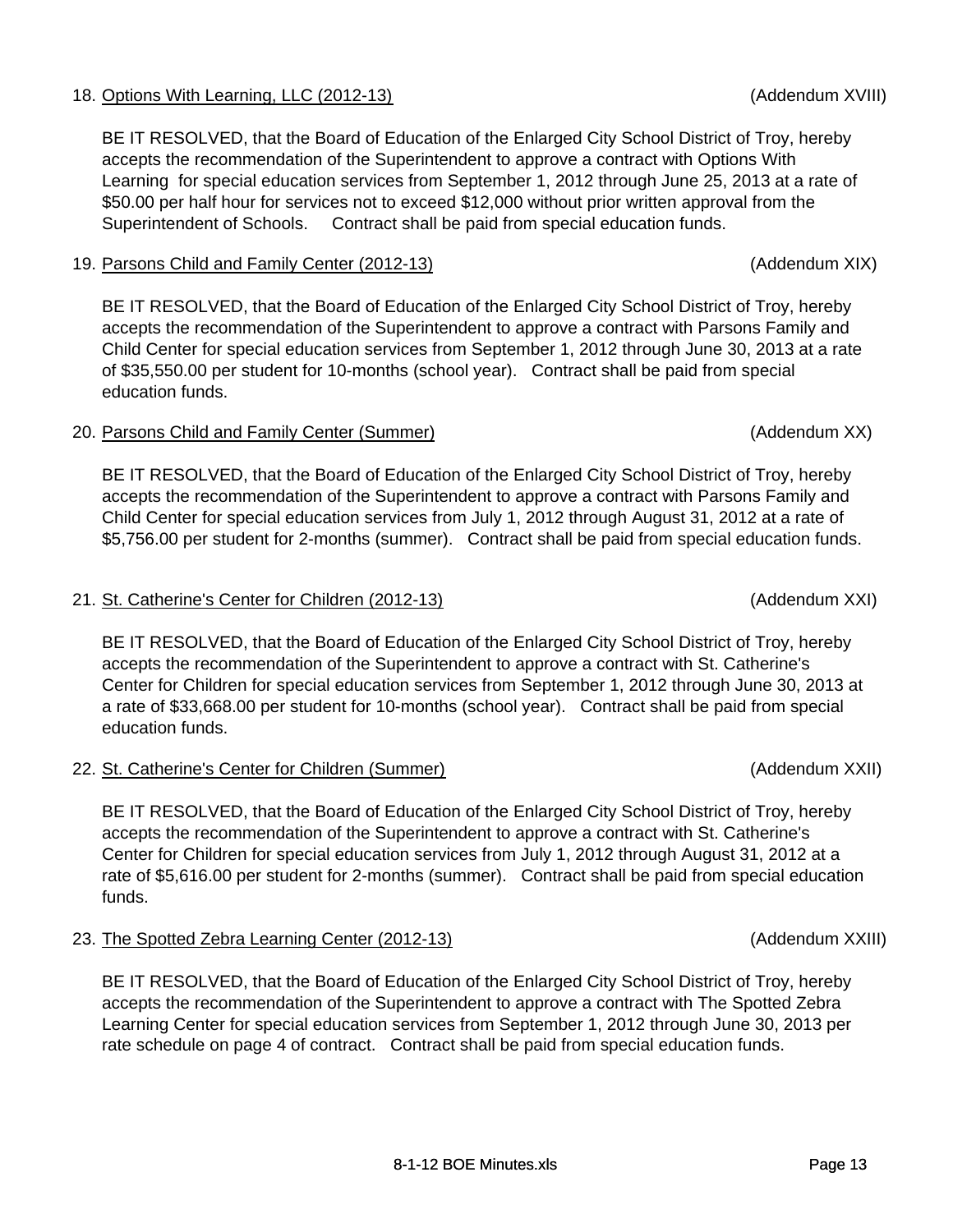## 24. Vanderhyden Hall, Inc. (2012-13) (Addendum XXIV)

BE IT RESOLVED, that the Board of Education of the Enlarged City School District of Troy, hereby accepts the recommendation of the Superintendent to approve a contract with Vanderhyden Hall, Inc. for special education services from September 1, 2012 through June 21, 2013 at a rate of \$34,373.00 per student for 10-months (school year). Contract shall be paid from special education funds.

#### 25. Vanderhyden Hall, Inc. (Summer) (Addendum XXV)

BE IT RESOLVED, that the Board of Education of the Enlarged City School District of Troy, hereby accepts the recommendation of the Superintendent to approve a contract with Vanderhyden Hall, Inc. for special education services from July 1, 2012 through August 31, 2013 at rate of \$5,729.00 per student for 2-months (summer). Contract shall be paid from special education funds.

### 26. Wildwood School (2012-13) (Addendum XXVI)

BE IT RESOLVED, that the Board of Education of the Enlarged City School District of Troy, hereby accepts the recommendation of the Superintendent to approve a contract with Wildwood School for special education services from September 1, 2012 through June 30, 2013 at a \$43,088.00 per student for 10-months (school year). Contract shall be paid from special education funds.

#### 27. Wildwood School (Summer) and the state of the state of the state of the state of the state of the state of the state of the state of the state of the state of the state of the state of the state of the state of the sta

BE IT RESOLVED, that the Board of Education of the Enlarged City School District of Troy, hereby accepts the recommendation of the Superintendent to approve a contract with Wildwood School for special education services from July 1, 2012 through August 31, 2012 at a \$7,181.00 per student for 2-months (summer). Contract shall be paid from special education funds.

- B. Universal PreK Contracts
- 28. CEO Headstart (located at DMS/School 12) (Addendum XXVIII)

BE IT RESOLVED, that the Board of Education of the Enlarged City School District of Troy, hereby accepts the recommendation of the Superintendent to approve a contract with Commission on Economic Opportunity (CEO) for University PreKindergarten Program (UPK) located at DMS/School 12 from September 1, 2012 through June 30, 2013 at rate of \$2,900.00 per student for 2012-13 school. Contract shall be paid from UPK grant funds.

29. CEO - Headstart (located at PS2 and PS14) (Addendum XXIX)

BE IT RESOLVED, that the Board of Education of the Enlarged City School District of Troy, hereby accepts the recommendation of the Superintendent to approve a contract with Commission on Economic Opportunity (CEO) for Universal PreKindergarten Programs (UPK) located at School 2 and School 14 from September 1, 2012 through June 30, 2013 at rate of \$2,900.00 per student for 2012-13 school. Contract shall be paid from UPK grant funds.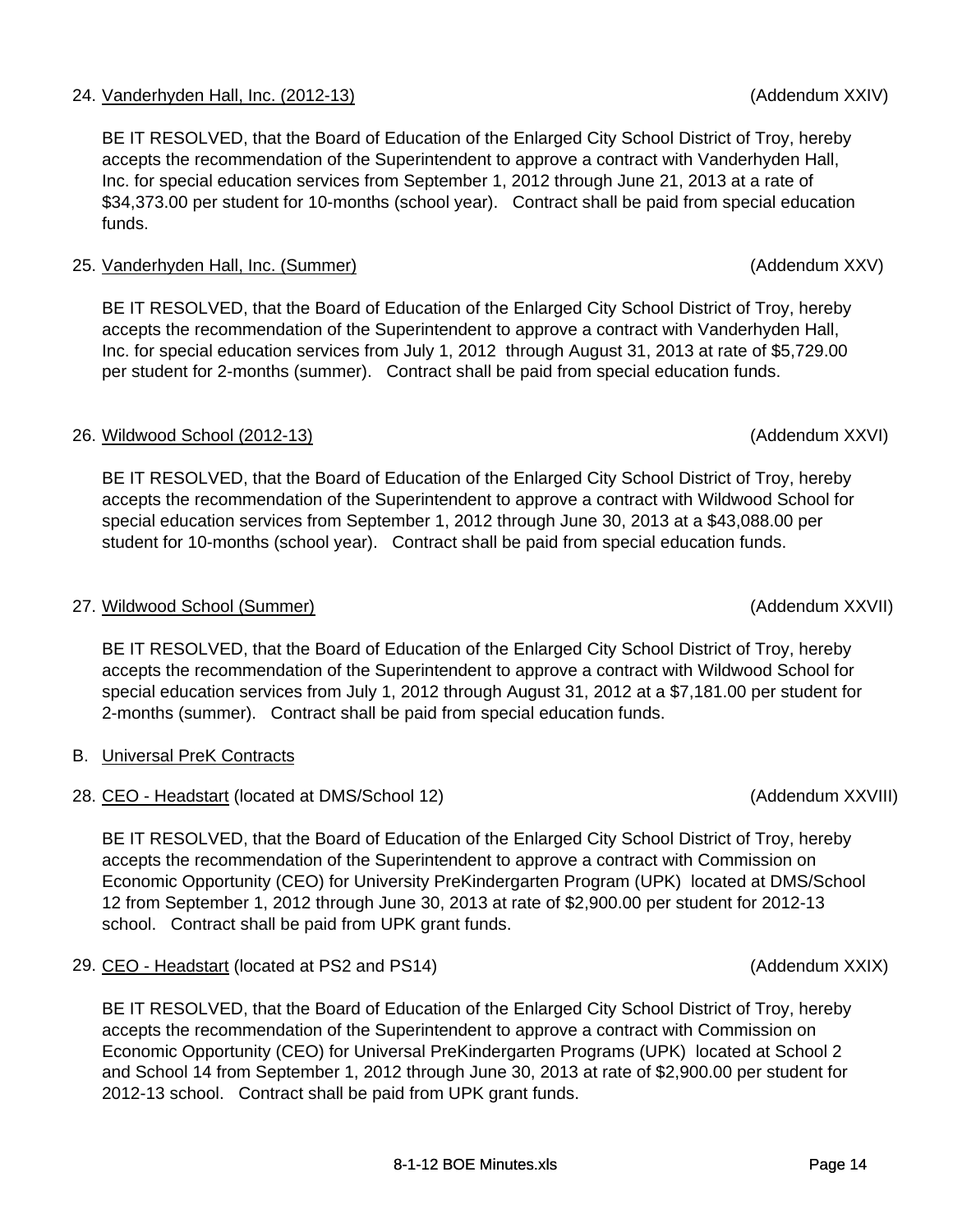## 30. Sacred Heart School (Addendum XXX)

BE IT RESOLVED, that the Board of Education of the Enlarged City School District of Troy, hereby accepts the recommendation of the Superintendent to approve a contract with Sacred Heart School and Sacred Heart Church for Universal PreKindergarten Program (UPK) from September 1, 2012 through June 30, 2013 at rate of \$2,900.00 per student for 2012-13 school. Contract shall be paid from UPK grant funds.

### 31. Samaritan -Rensselaer Child Care Center, Inc. (Addendum XXXI)

BE IT RESOLVED, that the Board of Education of the Enlarged City School District of Troy, hereby accepts the recommendation of the Superintendent to approve a contract with Samaritan-Rensselaer Child Chare Center, Inc. for Universal PreKindergarten Program (UPK) from September 1, 2012 through June 30, 2013 at rate of \$2,900.00 per student for 2012-13 school. Contract shall be paid from UPK grant funds.

### 32. Sunnyside Day Care Center (Addendum XXXII)

BE IT RESOLVED, that the Board of Education of the Enlarged City School District of Troy, hereby accepts the recommendation of the Superintendent to approve a contract with Sunnyside Day Care Center, a service of Catholic Charities, for Universal PreKindergarten Program (UPK) from September 1, 2012 through June 30, 2013 at rate of \$2,900.00 per student for 2012-13 school. Contract shall be paid from UPK grant funds.

## 33. Unity Sunshine Program (Addendum XXXIII)

BE IT RESOLVED, that the Board of Education of the Enlarged City School District of Troy, hereby accepts the recommendation of the Superintendent to approve a contract with Unity Sunshine Program, service of Unity House of Troy, Inc. for Universal PreKindergarten Program (UPK) from September 1, 2012 through June 30, 2013 at rate of \$2,900.00 per student for 2012-13 school. Contract shall be paid from UPK grant funds.

## 34. Viking Child Care Center of HVCC

BE IT RESOLVED, that the Board of Education of the Enlarged City School District of Troy, hereby accepts the recommendation of the Superintendent to approve a contract with Viking Child Care Center of Hudson Valley Community College for Universal PreKindergarten Program (UPK) from September 1, 2012 through June 30, 2013 at rate of \$2,900.00 per student for 2012-13 school. Contract shall be paid from UPK grant funds.

- C. Other Program Contracts
- 35. Bell's Auto Driving School (Adult & Continuing Ed) (Andrew More and Addendum XXXV)

BE IT RESOLVED, that the Board of Education of the Enlarged City School District of Troy, hereby accepts the recommendation of the Superintendent to approve a contract with Bell's Driving School for 24 hours of student instruction in Driver Education with a minimum of 16 students at \$341 per student for 2012-13 school year. This contract shall be paid from Adult & Continuing Education funds.

(Addendum XXXIV)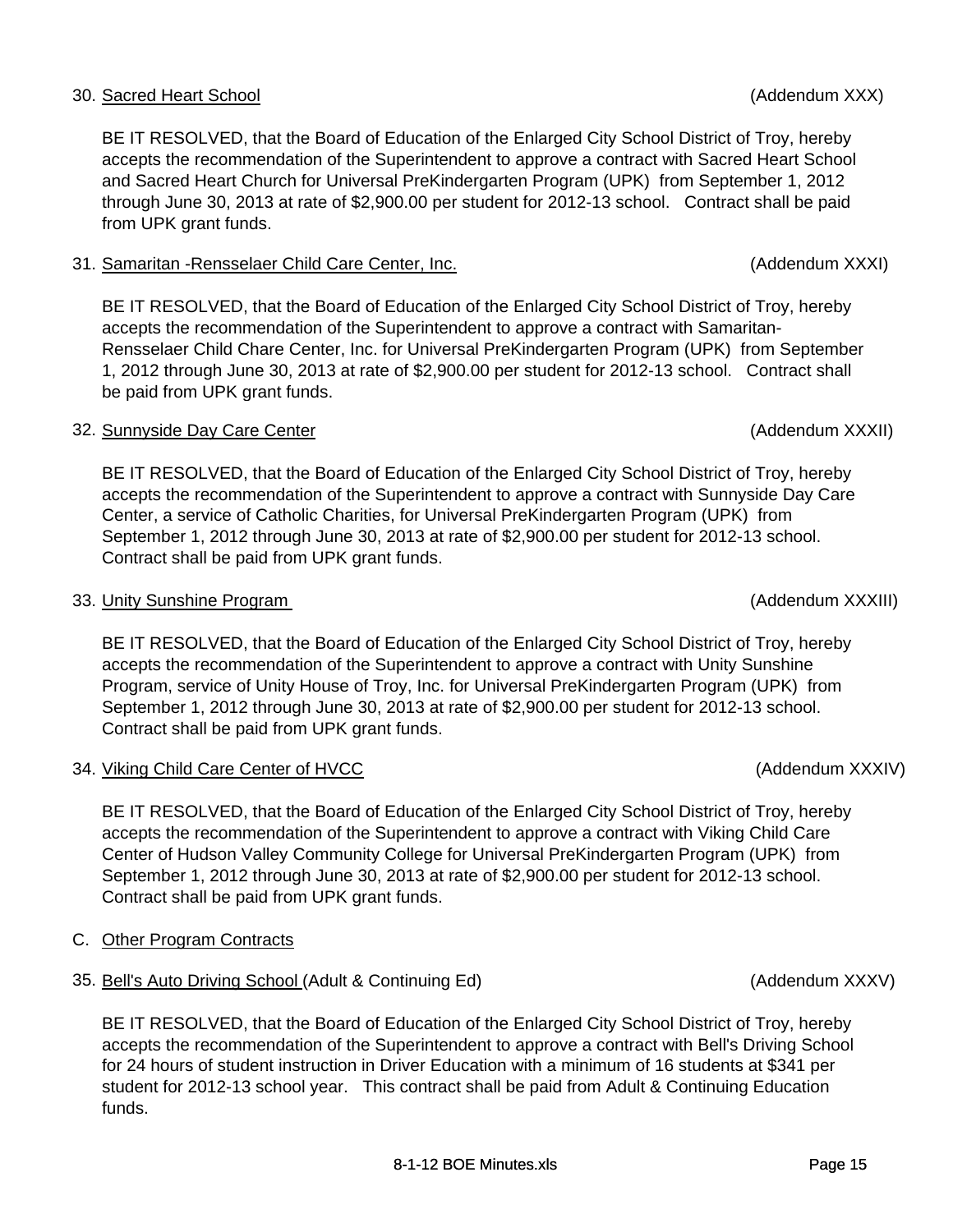## 36. Rensselaer County Department of Mental Health (Substance Abuse Prevention at THS)

BE IT RESOLVED, that the Board of Education of the Enlarged City School District of Troy, hereby accepts the recommendation of the Superintendent to approve a contract with Rensselaer County Department of Mental Health for (SAP) substance abuse prevention program at Troy High School from July 1, 2012 through June 30, 2013 at a rate of \$34,800.00 for the school year. Contract shall be paid from the general fund.

37. Rensselaer County Department of Mental Health (Substance Abuse Prevention at Elem. Schools)

BE IT RESOLVED, that the Board of Education of the Enlarged City School District of Troy, hereby accepts the recommendation of the Superintendent to approve a contract with Rensselaer County Department of Mental Health for (SAP) substance abuse prevention program at the Elementary Schools from July 1, 2012 through June 30, 2013 at a rate of \$34,800.00 for the school year. Contract shall be paid from the general fund.

38 The Research Foundation (extension to contract approved BOE 8-24-11) (Addendum XXXVIII)

BE IT RESOLVED, that the Board of Education of the Enlarged City School District of Troy, hereby accepts the recommendation of the Superintendent to approve contract with Research Foundation of the University of New York for "Efficacy of the Interactive Strategies Approach-Extended as a Small Group Intervention for Intermediate Grades Struggling Readers" at School 14 is extended to June 30, 2013. There is no cost to the District.

39. Top Form, Inc. (Varsity Sports) (Addendum XXXIX)

BE IT RESOLVED, that the Board of Education of the Enlarged City School District of Troy, hereby accepts the recommendation of the Superintendent to approve a contract with Top Form for athletic trainer services from August 13, 2012 through June 1, 2013 at a rate of \$38,500.00 for school year. Contract shall be paid from athletic budget.

40. YMCA Advantage Partnership Agreement (PS16) (Addendum XXXX)

BE IT RESOLVED, that the Board of Education of the Enlarged City School District of Troy, hereby accepts the recommendation of the Superintendent to approve an Advantage Partnership Agreement with YMCA Capital District for Advantage School Age Program at School 16 for 2012-13 school year at no cost to the District.

- D. Special Education Placements
- 41. Committee on Special Education Placements

BE IT RESOLVED, that the Committee on Special Education has submitted to the Board of Education the following students having the registration numbers as listed below in classes for students with special needs:

(Addendum XXXVII)

(Addendum XXXVI)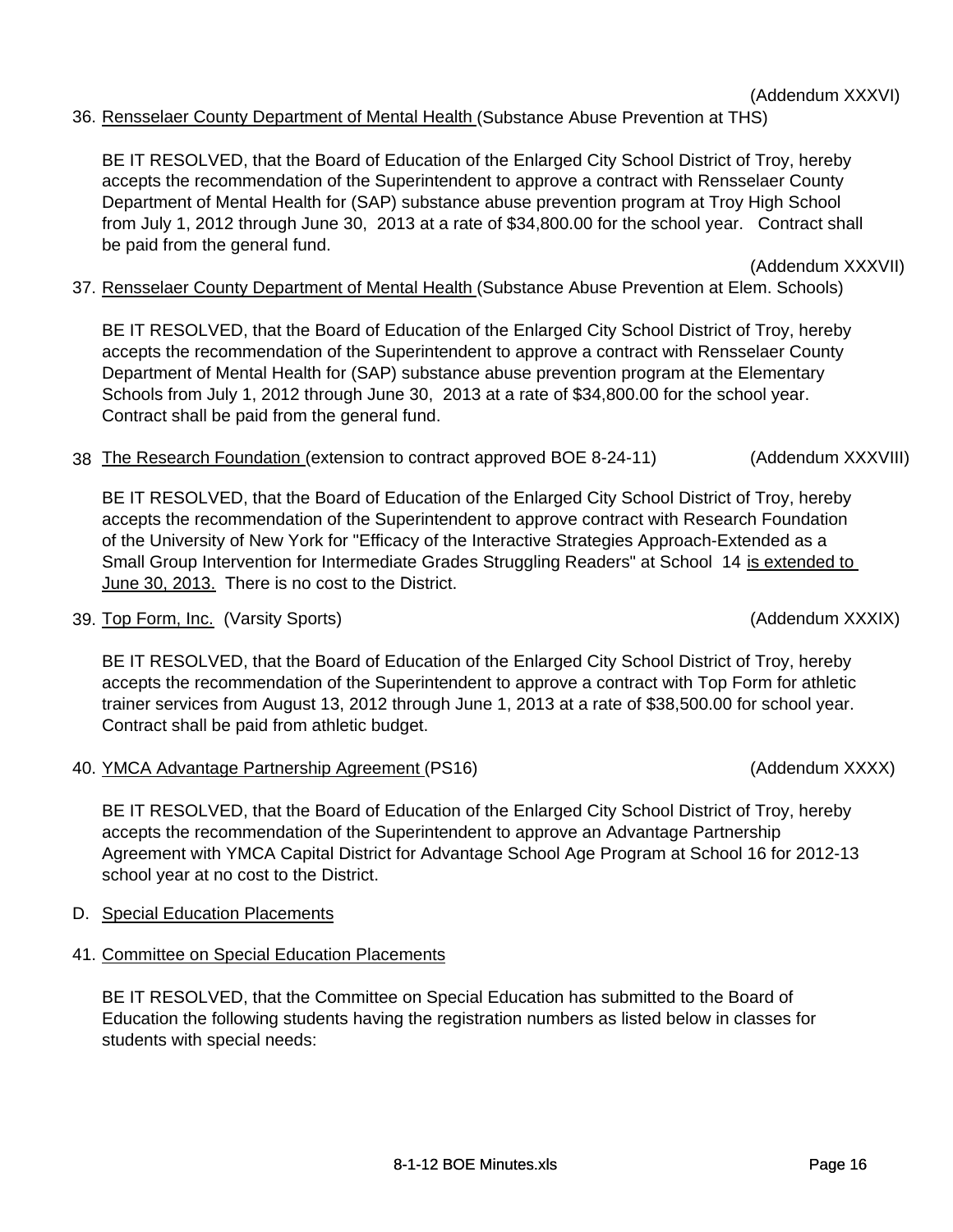| <b>Annual Review</b> |                                           |        |                     |                       |                       |                  |
|----------------------|-------------------------------------------|--------|---------------------|-----------------------|-----------------------|------------------|
| 007190               |                                           |        | 993318 Declassified | 997829                |                       | 1000679          |
| 249872               |                                           | 993418 |                     | 997841                | Declassified          | 1000683 Declass. |
| 389711               |                                           | 993426 | Declassified        | 997846                |                       | 1000765          |
| 556076               |                                           | 993519 |                     | 997849                |                       | 1000769          |
| 787108               |                                           | 993548 |                     | 997879                |                       | 1000781          |
| 986775               |                                           | 993556 |                     |                       | 997892 Declassified   | 1000844          |
| 986847               |                                           | 993659 |                     |                       | 998157 Declassified   | 1000845          |
| 986895               |                                           | 993717 |                     | 998159                |                       | 1000874          |
| 987528               |                                           | 993730 | 2012-2013           | 998241                | Declassified          | 1000881          |
| 987618               |                                           | 993773 |                     |                       | 998248 Declassified   | 1000882          |
| 987649               | Declassified                              | 993805 |                     |                       | 998293 Declassified   | 1000902          |
| 987662               |                                           | 994112 |                     |                       | 998389 Declassified   | 1000907          |
| 988187               |                                           | 994217 | 2012-2013           | 998442                |                       | 1000908          |
| 988231               |                                           | 994245 |                     | 998443                |                       | 1000909          |
| 988427               |                                           | 994260 |                     | 998467                |                       | 1000911          |
| 988972               |                                           | 994302 |                     | 998492                |                       | 1000914          |
| 989007               |                                           | 994330 |                     | 998626                |                       | 1000916          |
| 989292               |                                           | 994341 |                     | 998770                |                       | 1000923          |
| 989374               |                                           | 994364 |                     | 998812                |                       | 1000954          |
| 989378               |                                           | 994367 |                     | 998823                | <b>Charter School</b> | 1000964          |
| 989838               |                                           | 994397 |                     | 998836                |                       | 1000965          |
| 990149               |                                           | 994439 |                     | 999192                |                       | 1000966 2012-13  |
| 990338               |                                           | 994455 |                     | 999194                |                       | 1000973          |
| 990455               |                                           | 994463 | Declassified        | 999200                | Declassified          | 1000985          |
| 990472               |                                           | 994475 |                     | 999211                |                       | 1001194          |
| 990505               | <b>Charter School</b>                     | 994567 | Declassified        | 999380                |                       |                  |
| 990508               |                                           | 994568 |                     | 999429                |                       |                  |
| 990514               |                                           | 994783 | Declassified        | 999452                |                       |                  |
| 990701               |                                           | 994790 | Non-Resident        |                       | 999594 Declassified   |                  |
| 991160               | <b>Charter School</b>                     | 995025 | Declassified        | 999611                |                       |                  |
| 991535               |                                           | 995137 | Declassified        | 999613                |                       |                  |
| 991561               |                                           | 995144 |                     | 999625                |                       |                  |
|                      | 991648 Declassified                       | 995150 |                     | 999721                |                       |                  |
| 991716               |                                           | 995219 |                     |                       | 999796 Non-Resident   |                  |
| 991927               |                                           | 995400 | 2012-2013           | 999804                |                       |                  |
| 991942               |                                           | 995476 |                     | 999933                |                       |                  |
|                      | 992563 Declassified                       | 995584 |                     |                       | 1000042 2012-2013     |                  |
| 992572               |                                           |        | 995699 Declassified |                       | 1000325 Declassified  |                  |
| 992624               |                                           |        | 995745 2012-2013    | 1000354               |                       |                  |
|                      | 992648 Declassified                       | 995798 |                     |                       | 1000425 2012-2013     |                  |
| 992711               |                                           | 995862 |                     |                       | 1000586 Declassified  |                  |
| 992760               |                                           | 996027 |                     |                       | 1000603 Declassified  |                  |
| 992891               |                                           | 997661 |                     | 1000618               |                       |                  |
| 993217               |                                           | 997680 |                     | 1000636               |                       |                  |
|                      | Initial Eligibility Determination Meeting |        |                     | <b>Program Review</b> |                       |                  |
| 989391               |                                           |        |                     | 990969                |                       |                  |
| 990659               |                                           |        |                     | 992946                |                       |                  |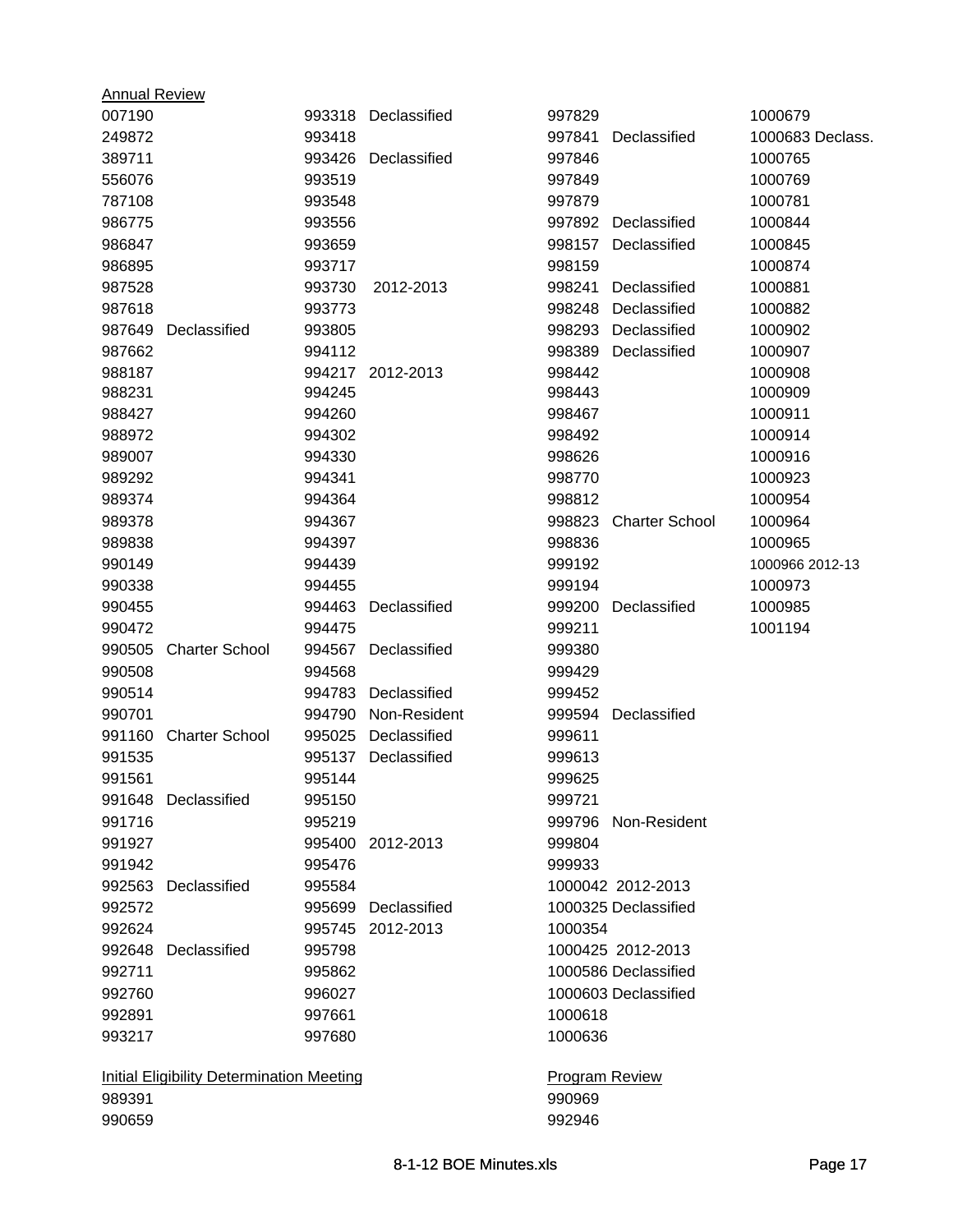| 993730 2011-2012                        |                                          |
|-----------------------------------------|------------------------------------------|
| 994217 2011-2012                        |                                          |
| 994608                                  | Requested Review                         |
| 995745 2011-2012                        | 991933                                   |
| 999345                                  | 993346                                   |
| 999566                                  | 994374                                   |
| 999567                                  | 997726                                   |
| 1000042 2011-2012                       |                                          |
| 1000425 2011-2012                       | Transfer Student/Intake                  |
| 1001197 Ineligible                      | 1000966 2011-2012                        |
| Requested Review CPSE to CSE Transition | <b>Requested Review Transfer Student</b> |
| 998611                                  | 987029                                   |
| 999814                                  | 993332                                   |
| 999911                                  | 995400 2011-2012                         |
|                                         | 995824                                   |
| Amendment-Agreement No Meeting          | 997928                                   |
| 999874                                  |                                          |
|                                         |                                          |

## 42. Committee on Preschool Special Education Placements

BE IT RESOLVED, that the Committee on Special Education has submitted to the Board of Education the following students having the registration numbers as listed below in classes for preschool students with special needs:

| <b>Annual Review</b> |                     |                         | Initial Eligibility Determination Meeting |
|----------------------|---------------------|-------------------------|-------------------------------------------|
| 998380               | Declassified        | 999815                  | Declassified                              |
|                      | 998394 Declassified |                         | 1001134 2011-2012                         |
|                      | 998448 Declassified |                         | 1001134 2012-2013                         |
|                      | 998472 Declassified | 1001139                 |                                           |
| 998573               | Declassified        | 1001161                 | 2011-2012                                 |
| 998606               | Declassified        | 1001161                 | 2012-2013                                 |
| 998628               | Declassified        | 1001195                 |                                           |
| 998667               |                     | 1001222                 |                                           |
| 999420               |                     |                         |                                           |
|                      | 999439 Declassified | <b>Requested Review</b> |                                           |
| 999451               | Declassified        | 998612                  |                                           |
|                      | 999476 Declassified | 999640                  |                                           |
| 999521               | Declassified        | 999766                  |                                           |
|                      | 999535 Declassified | 1000718                 |                                           |
| 998573               | Declassified        | 1000722                 |                                           |
| 999607               | Declassified        |                         |                                           |
| 999673               |                     |                         | Requested Review CPSE to CSE Transition   |
| 999704               |                     | 998395                  |                                           |
| 999765               | Declassified        | 998584                  |                                           |
| 999768               |                     | 999365                  |                                           |
|                      | 999776 Declassified | 999481                  |                                           |
| 999779               |                     | 999654                  |                                           |
| 999780               |                     |                         | 999720 Declassified                       |
| 999782               |                     | 999725                  |                                           |
|                      |                     |                         |                                           |

8-1-12 BOE Minutes.xls example and page 18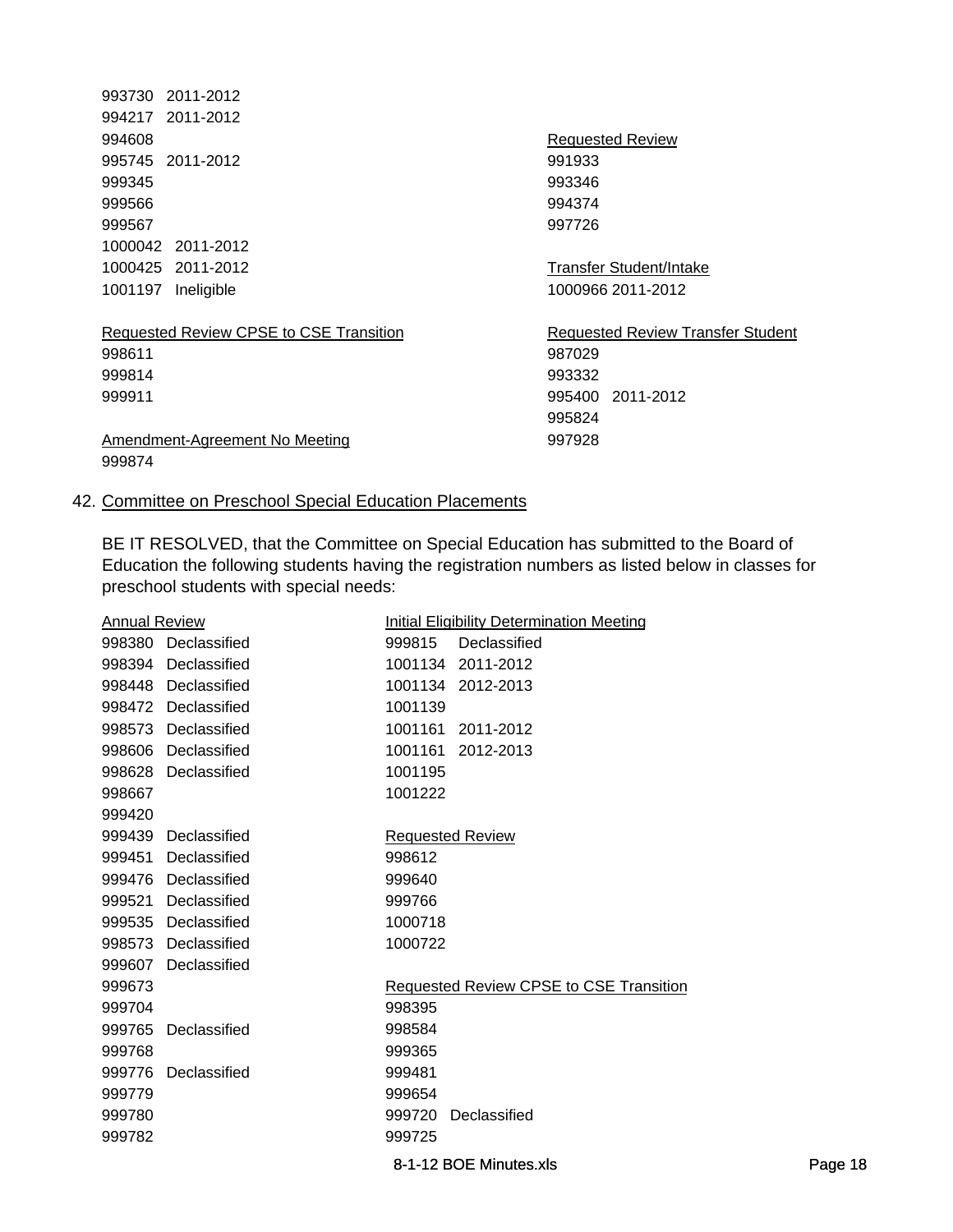|         | 999786 Declassified  | 999883  |                                       |
|---------|----------------------|---------|---------------------------------------|
|         | 999884 Declassified  | 999917  |                                       |
|         | 999898 Declassified  | 999959  | Declassified                          |
|         | 999956 Declassified  |         | 1000182 Declassified                  |
| 1000059 |                      | 1000311 |                                       |
|         | 1000307 Declassified | 1000398 |                                       |
|         | 1000727 Declassified | 1000401 |                                       |
| 1000793 |                      | 1000516 |                                       |
| 1000812 |                      | 1000656 |                                       |
| 1000822 |                      | 1000730 |                                       |
| 1000857 |                      |         | 1000831 Declassified                  |
|         | 1000858 Declassified | 1001066 |                                       |
| 1000893 |                      |         |                                       |
| 1000894 |                      |         | Transfer Student-Agreement No Meeting |
| 1001160 |                      | 999491  |                                       |
| 1001176 |                      |         |                                       |

XII. SUPERINTENDENT'S RECOMMENDATIONS - BUSINESS FINANCE (reviewed by M. O'Neill)

### **Mrs. Wager-Rounds made a motion to approve Items 1 through 4 as a Consent Agenda. Second: Mr. Mayo Carried: 5-0**

### 1. Amendment to 403(b) Retirement Plan (HEART and WRERA)

WHEREAS, the Enlarged City School District of Troy ("Employer") maintains the Enlarged City School District of Troy 403(b) Retirement Plan Document ("Plan"); and WHEREAS, the Plan was duly adopted on the 1st day of August 2012 by the Employer; and WHEREAS, the Employer desires to conform the Plan to the requirements of the Heroes Earnings Assistance and Relief Act of 2009 ("HEART") and the Worker, Retiree and Employer Recovery Act of 2008 ("WRERA");

NOW, THEREFORE, BE IT RESOLVED that sections 1.16 Includible Compensation, 1.24 Severance from Employment, 4.1 Loans, and 5.3 Minimum Distributions, of the Plan are hereby amended to read as follows:

1.16 Includible Compensation

An Employee's actual wages in box 1 of Form W-2 for a year for services to the Employer, but subject to a maximum of \$200,000 (or such higher maximum as may apply under Section 401(a)(17) of the Code) and increased (up to the dollar maximum) by any compensation reduction election under Section 125, 132(f), 401(k), 403(b), or 457(b) of the Code (including any Elective Deferral under the Plan). The amount of Includible Compensation is determined without regard to any community property laws. Beginning in 2009 and thereafter, such term also includes any "differential pay" that may be received while performing qualified military service under Section 414(u) of the Code.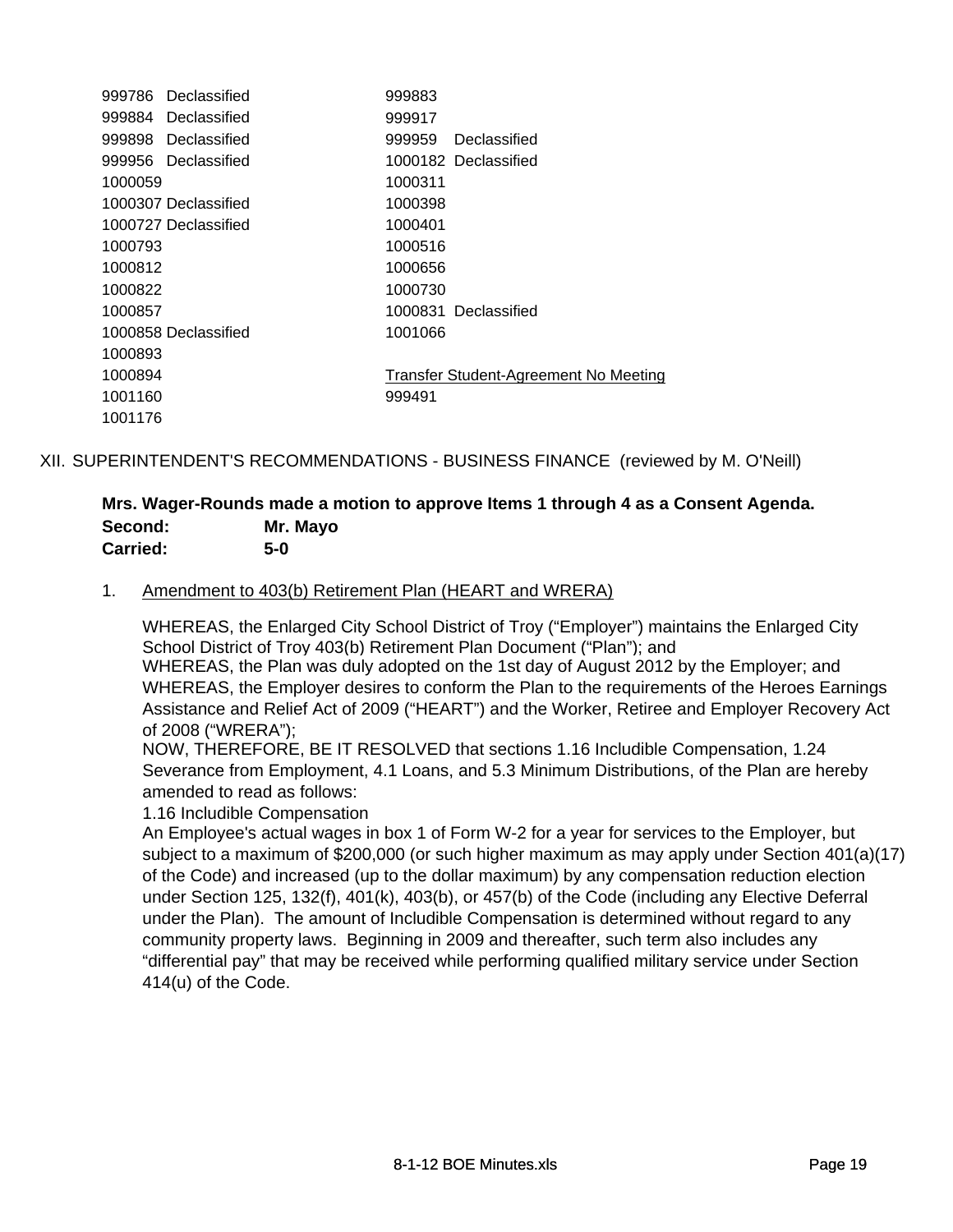#### 1.24 Severance from Employment

For purpose of the Plan, Severance from Employment means severance from employment with the Employer and any Related Entity. However, a Severance from Employment also occurs on any date on which an Employee ceases to be an employee of a public school, even though the Employee may continue to be employed by a Related Employer that is another unit of the State or local government that is not a public school or in a capacity that is not employment with a public school (e.g., ceasing to be an employee performing services for a public school but continuing to work for the same State or local government employer). Notwithstanding any provision to the contrary, a Participant is treated as having a severance from employment during any period that such individual is performing service in the uniformed services described in Code §3401(h)(2)(A).

#### 4.1 Loans

Loans shall be permitted under the Plan to the extent permitted by the Individual Agreements controlling the Account assets from which the loan is made and by which the loan will be secured. Any such loans shall satisfy the requirements of Code section 72(p) and applicable Treasury Regulations.

Loan applications shall be reviewed and authorized by the Employer's agent, i.e. third party administrator, and said agent shall inform the Service Provider of such authorization so as to proceed with the Service Provider's process of issuance of the loan.

Information Coordination Concerning Loans. Each Service Provider is responsible for all information reporting and tax withholding required by applicable federal and state law in connection with distributions and loans. To minimize the instances in which Participants have taxable income as a result of loans from the Plan, the Administrator shall take such steps as may be appropriate to coordinate the limitations on loans set forth in this Section, including the collection of information from Service Providers, and transmission of information requested by any Service Provider, concerning the outstanding balance of any loans made to a Participant under the Plan or any other plan of the Employer. The Administrator shall also take such steps as may be appropriate to collect information from Service Providers, and transmission of information to any Service Provider, concerning any failure by a Participant to repay timely any loans made to a Participant under the Plan or any other plan of the Employer.

Maximum Loan Amount. No loan to a Participant under the Plan may exceed the lesser of:

(a) \$50,000, reduced by the greater of (i) the outstanding balance on any loan from the Plan to the (b) One half of the value of the Participant's vested Account Balance (as of the valuation date

immediately preceding the date on which such loan is approved by the Administrator).

For purposes of this Section 4.1, any loan from any other plan maintained by the Employer and any Related Employer shall be treated as if it were a loan made from the Plan, and the Participant's vested interest under any such other plan shall be considered a vested interest under this Plan; provided, however, that the provisions of this paragraph shall not be applied so as to allow the amount of a loan to exceed the amount that would otherwise be permitted in the absence of this paragraph.

Loan Repayments for Employees in Qualified Uniformed Service. Notwithstanding any other provision of an applicable Individual Agreement, loan repayments by eligible uniformed services personnel maybe suspended as permitted under Section 414(u)(4) of the Code and the terms of any loan shall be modified to conform with such requirements.

5.3 Minimum Distributions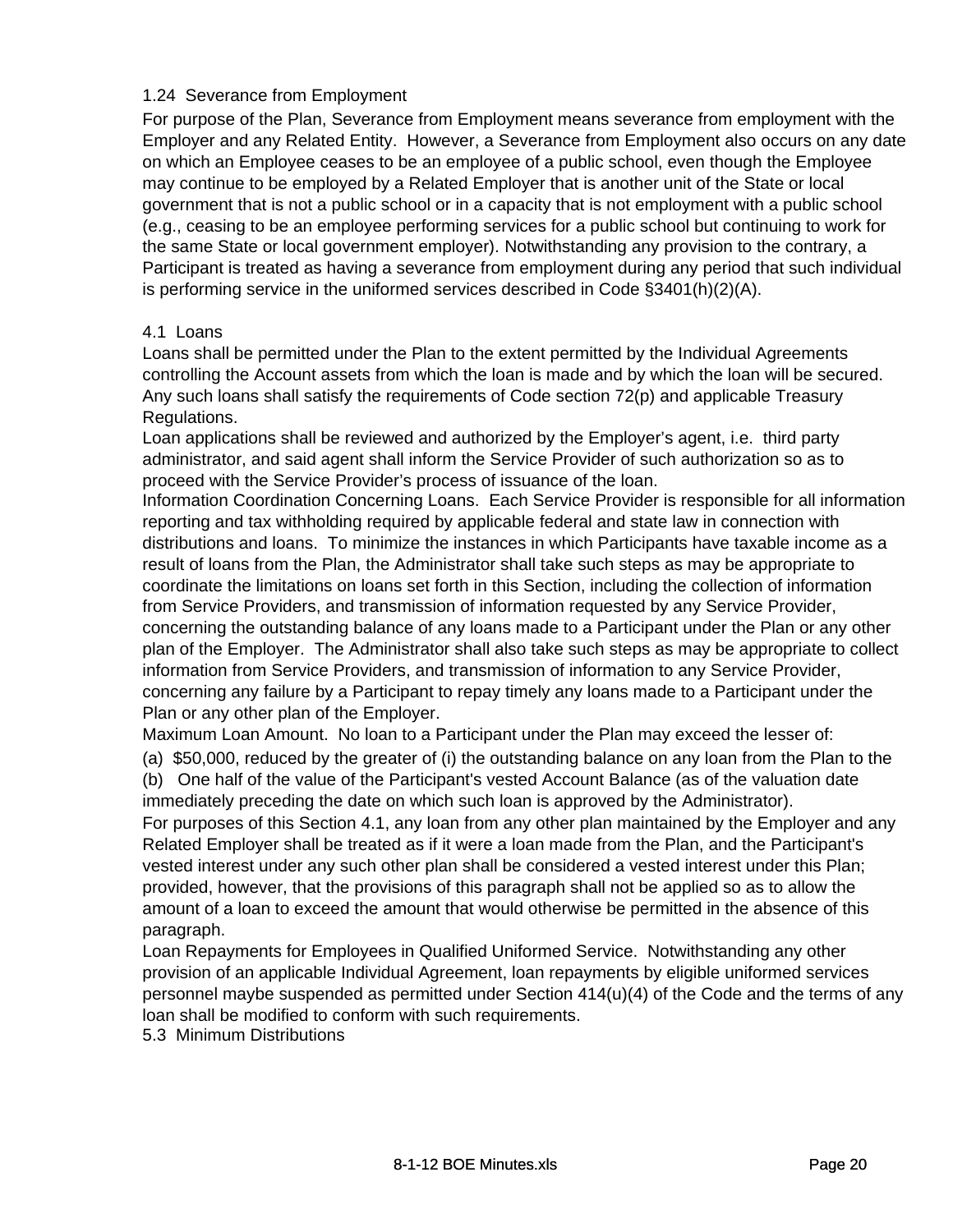Each Individual Agreement shall comply with the minimum distribution requirements of Section 401(a)(9) of the Code and the regulations thereunder. For purposes of applying the distribution rules of Section 401(a)(9) of the Code, each Individual Agreement is treated as an individual retirement account (IRA) and distributions shall be made in accordance with the provisions of Section 1.408-8 of the Income Tax Regulations, except as provided in Section 1.403(b)-6(e) of the Income Tax Regulations. Notwithstanding the preceding, any distributions otherwise required under this section for the 2009 tax year are waived in accordance with the provisions of the Worker, Retiree and Employer Recovery Act of 2008, unless such waiver cannot be accommodated under the Individual Agreement that governs a Participant's Account.

BE IT FURTHER RESOLVED that the Plan shall include the following new sections: 5.7 Qualified Military Service Distributions and 9.12 Qualified Military Service Benefits:

5.7 Qualified Military Service Distributions

Any Participant whose employment is interrupted by qualified uniformed service in the military under section 414(u) of the Code and dies or incurs a Disability while so serving shall be deemed to have resumed employment with the Employer on the day preceding such death or Disability and then to have incurred a Severance From Service on the actual date of death or Disability.

Any Participant that takes a distribution from the Plan under Section 414(u) following an interruption in employment that qualifies as qualified uniformed service thereunder may not make Elective Deferrals for a period of six (6) months following the date such distribution occurred.

### 9.12 Qualified Military Service Benefits

Notwithstanding any other provision of this Plan, any Participant whose employment is interrupted by qualified uniformed service in the military under section 414(u) of the Code shall be entitled to all rights, benefits and protections afforded to such individuals thereunder, and such provisions are incorporated into this Plan. Uniformed services by any individual shall be determined as described in section 3401(h)(2)(A) of the Code.

BE IT FURTHER RESOLVED that this amendment is effective as required under HEART and WRERA.

2. Intermunicipal Agreement - Textbook Distribution (Addendum XXXX)

BE IT RESOLVED, that the Board of Education, upon the recommendation of the Superintendent, hereby approves an Intermunicipal Agreement with Lansingburgh Central School District for shared services of Private and Parochial Textbook Distribution for 2012-13 school year.

### 3. Approval of Change Orders (Capital Project)

BE IT RESOLVED, that the Board of Education, upon the recommendation of the Superintendent, hereby approves the following change orders:

| Vendor                 | Change Order No. | Amount                 |
|------------------------|------------------|------------------------|
| Danair, Inc.           | AA-05            | \$2,970.00             |
| Danair, Inc.           | AA-06            | \$3,480.00             |
| Danair, Inc.           | AA-07            | \$8,879.00             |
| Danair, Inc.           | AA-08            | \$7,640.00             |
| Danair, Inc.           | AA-09            | \$1,116.00             |
| Danair, Inc.           | AA-10            | \$12,531.00            |
| Danair, Inc.           | AA-11            | \$1,569.00             |
| <b>CFI Contracting</b> | <b>SC-03</b>     | \$55,640.00 (decrease) |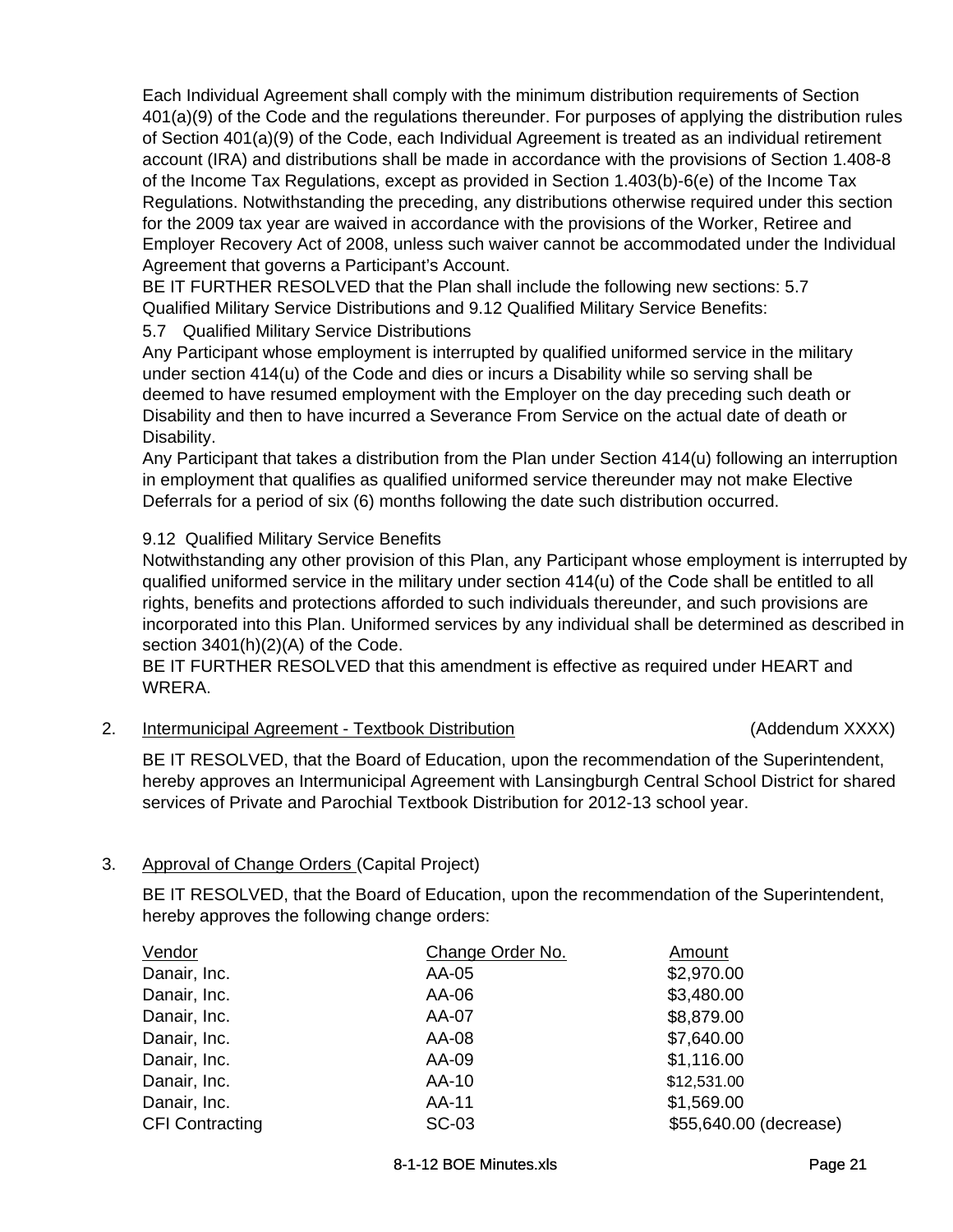### 4. Approval of Final Payments (Capital Project)

BE IT RESOLVED, that the Board of Education, upon the recommendation of the Superintendent, hereby approves the following final payments:

| Vendor                      | Amount    |
|-----------------------------|-----------|
| Neoplanta Restoration, Inc. | \$7767.00 |
| <b>Mosaic Associates</b>    | \$257.00  |

### XIII. BOARD RESOLUTIONS

**Mrs. Wager-Rounds made a motion to approve Item 1. Carried: 5-0 Second: Mr. Schofield**

1. Section 504 Compliance Officer

BE IT RESOLVED, that the Board of Education, upon the recommendation of the Superintendent, appoint Kathleen Burns as the Section 504 Compliance Officer, effective August 1, 2012 through June 30, 2013.

**Mrs. Wager-Rounds made a motion to approve Item 2.** 

| Second:         | Mr. Schofield |
|-----------------|---------------|
| <b>Carried:</b> | $5-0$         |

2. Medicaid Compliance Officer

BE IT RESOLVED, that the Board of Education, upon the recommendation of the Superintendent, appoint Kathleen Burns as Medicaid Compliance Officer for effective August 1, 2012 through June 30, 2013.

**Mrs. Wager-Rounds made a motion to approve Item 3.**

**Mrs. Rounds asked if she may vote for herself; school attorney indicated this was acceptable. Discussion: Second: Mr. Schofield Carried: 5-0**

3. NYSSBA Voting Delegate

BE IT RESOLVED, that Anne Wager-Rounds be designated as the Voting Delegate for the 2012 New York State School Board (NYSSBA) Annual Convention to be held in Rochester, NY from October 25-27, 2012.

### **XIV. FUTURE MEETINGS**

Discussion: Mr. Carmello stated there will be action items needed on the August 15th workshop agenda.